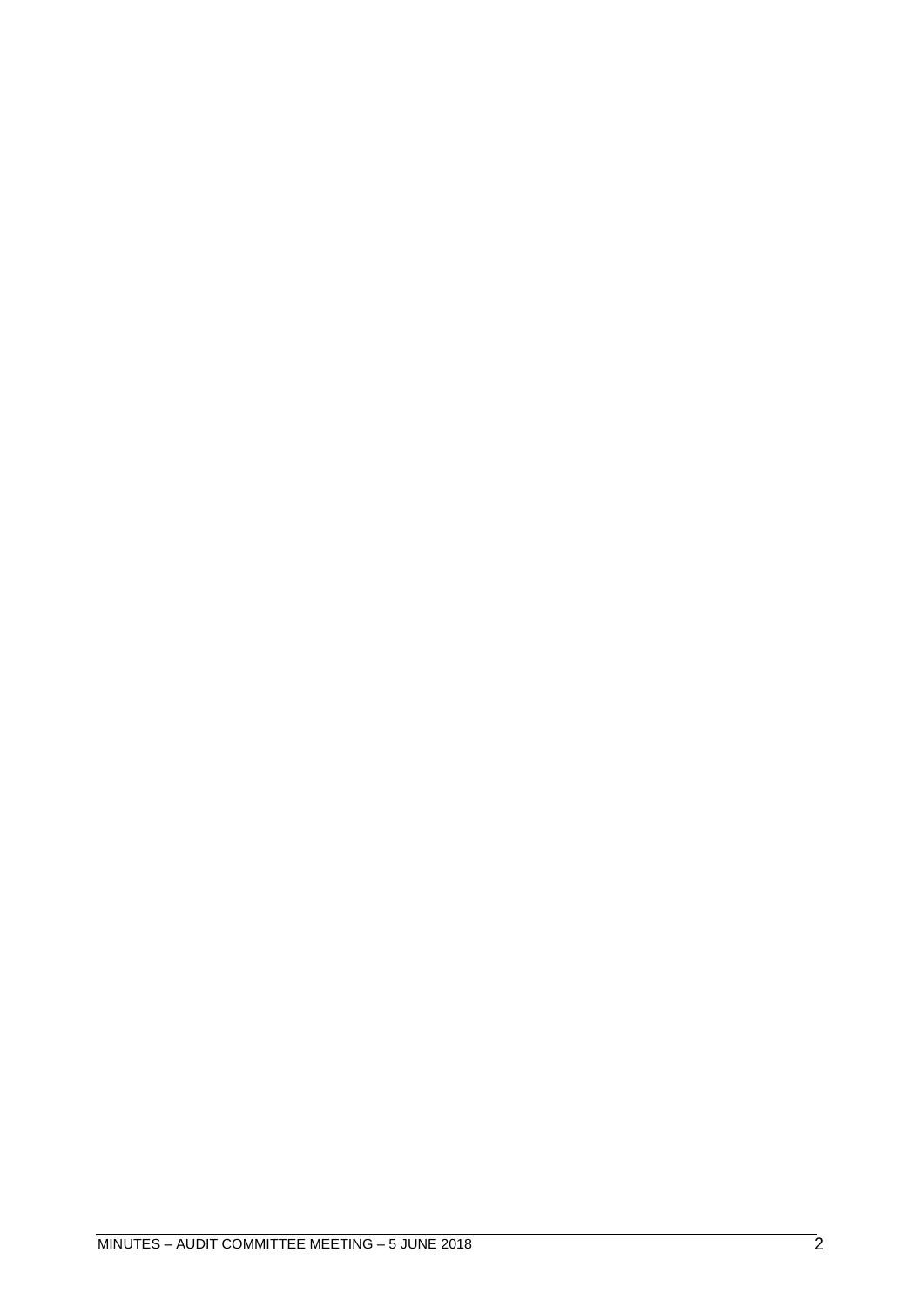### **Table of Contents**

| 1.               |     |                                                            |  |
|------------------|-----|------------------------------------------------------------|--|
|                  | 1.1 |                                                            |  |
|                  | 1.2 |                                                            |  |
|                  | 1.3 |                                                            |  |
|                  | 1.4 |                                                            |  |
|                  | 1.5 |                                                            |  |
|                  | 1.6 |                                                            |  |
|                  | 1.7 |                                                            |  |
| $2-$             |     |                                                            |  |
|                  | 2.1 |                                                            |  |
|                  | 2.2 |                                                            |  |
|                  | 2.3 |                                                            |  |
| 3.               |     |                                                            |  |
|                  |     |                                                            |  |
| 4.               |     | ANNOUNCEMENT BY THE PRESIDING MEMBER WITHOUT DISCUSSION  6 |  |
| 5.               |     |                                                            |  |
|                  |     |                                                            |  |
| 6.               |     |                                                            |  |
|                  |     |                                                            |  |
|                  |     |                                                            |  |
| $\overline{7}$ . |     |                                                            |  |
| 8.               |     |                                                            |  |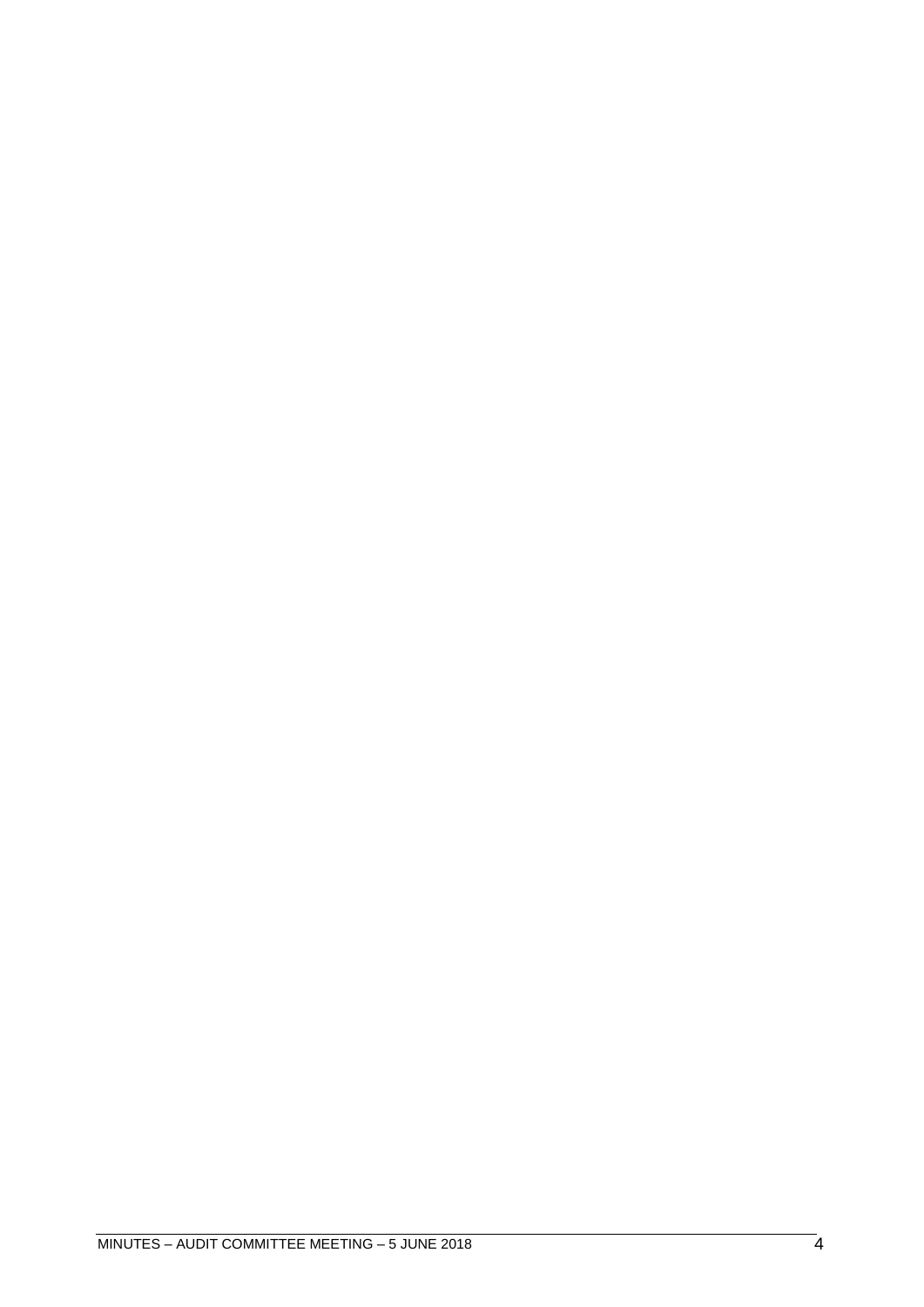

#### SHIRE OF YORK

#### MINUTES OF THE AUDIT COMMITTEE HELD ON 5 JUNE 2018 COMMENCING AT 2.35PM IN COUNCIL CHAMBERS, YORK TOWN HALL, YORK

#### <span id="page-4-0"></span>**1. OPENING**

<span id="page-4-1"></span>1.1 Declaration of Opening *Cr David Wallace, Shire President, declared the meeting open at 2.35pm.*

#### <span id="page-4-2"></span>1.2 Disclaimer

The Shire President advised the following:

*"I wish to draw attention to the Disclaimer Notice contained within the agenda document and advise members of the public that any decisions made at the meeting today, can be revoked, pursuant to the Local Government Act 1995.* 

*Therefore members of the public should not rely on any decisions until formal notification in writing by Council has been received. Any plans or documents in agendas and minutes may be subject to copyright. The express permission of the copyright owner must be obtained before copying any copyright material."*

- <span id="page-4-3"></span>1.3 Standing Orders *Local Government (Council Meetings) Local Law 2016*
- <span id="page-4-4"></span>1.4 Announcement of Visitors *Kellie Tonich – Office of the Auditor General; Anne Lei – Office of the Auditor General; Greg Godwin – Moore Stephens*
- <span id="page-4-5"></span>1.5 Declarations of Interest that Might Cause a Conflict *Nil*
- <span id="page-4-6"></span>1.6 Declarations of Financial Interest *Nil*
- <span id="page-4-7"></span>1.7 Declarations of Interest that May Affect Impartiality *Nil*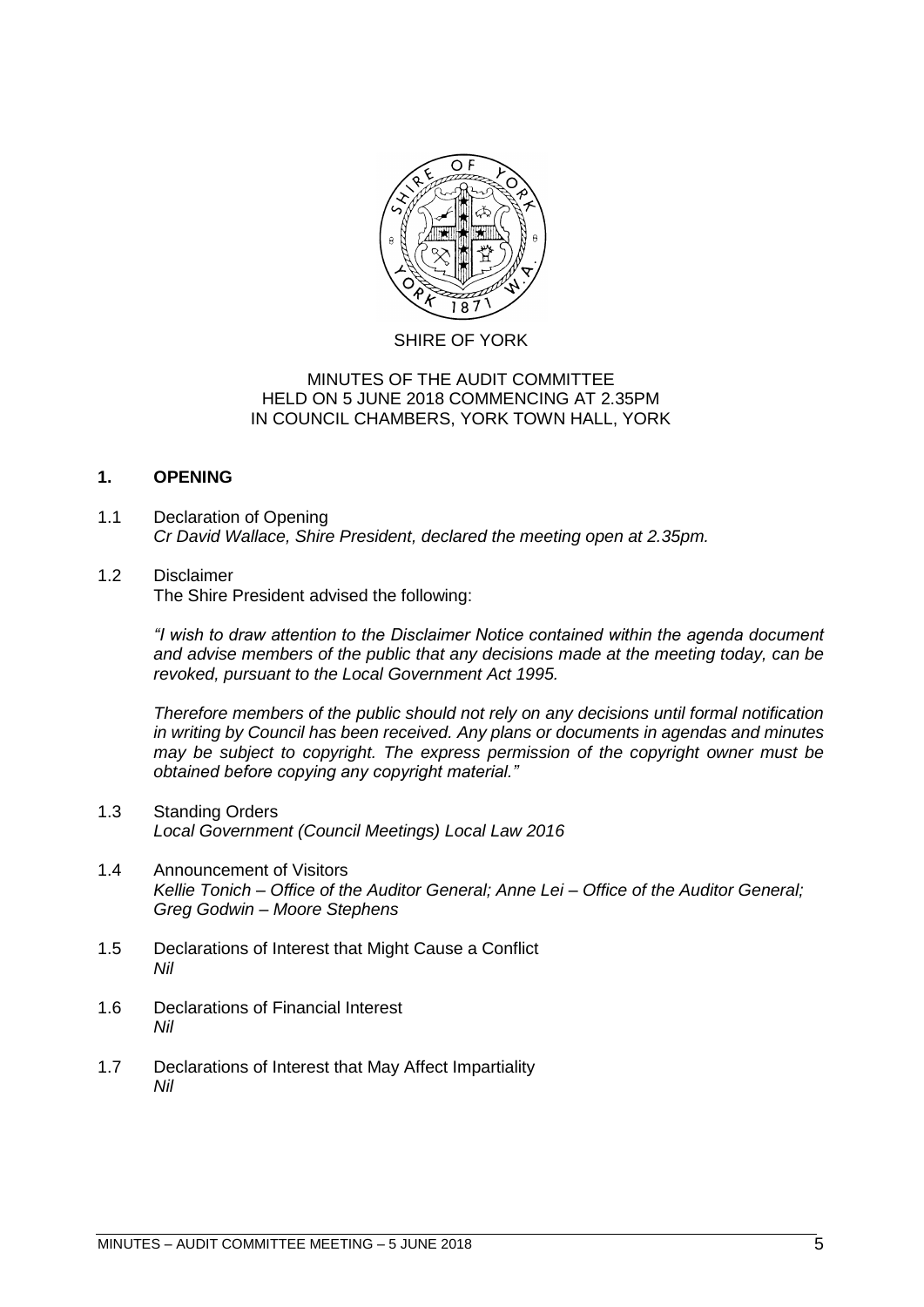### <span id="page-5-0"></span>**2. ATTENDANCE**

#### <span id="page-5-1"></span>2.1 Members

*Cr David Wallace, Shire President; Cr Kevin Trent, Deputy Shire President; Cr Denese Smythe; Cr Jane Ferro; Cr Pam Heaton; Cr Heather Saint*

#### <span id="page-5-2"></span>2.2 Staff *Paul Martin, Chief Executive Officer; Tabitha Bateman, Finance Manager*

#### <span id="page-5-3"></span>2.3 Apologies *Cr Denis Warnick; Suzie Haslehurst, Executive Manager Corporate and Community Services;*

#### <span id="page-5-4"></span>**3. CONFIRMATION OF MINUTES OF PREVIOUS MEETING**

*3.1 Minutes of Audit Committee Meeting held 12 February 2018.*

#### **COMMITTEE RECOMMENDATION**

**Moved: Cr Smythe Seconded: Cr Heaton** 

*That the minutes of the Audit Committee meeting held on 12 February 2018 be accepted as a true and correct record.*

*CARRIED: 6/0*

#### <span id="page-5-5"></span>**4. ANNOUNCEMENT BY THE PRESIDING MEMBER WITHOUT DISCUSSION** *Nil*

#### <span id="page-5-6"></span>**5. PRESENTATIONS**

*Entrance Meeting – Office of the Auditor General and Moore Stephens provided an overview of how this years Audit would be undertaken and provided an opportunity for Councillors and staff to ask questions.*

#### <span id="page-5-7"></span>**6. OFFICER REPORTS**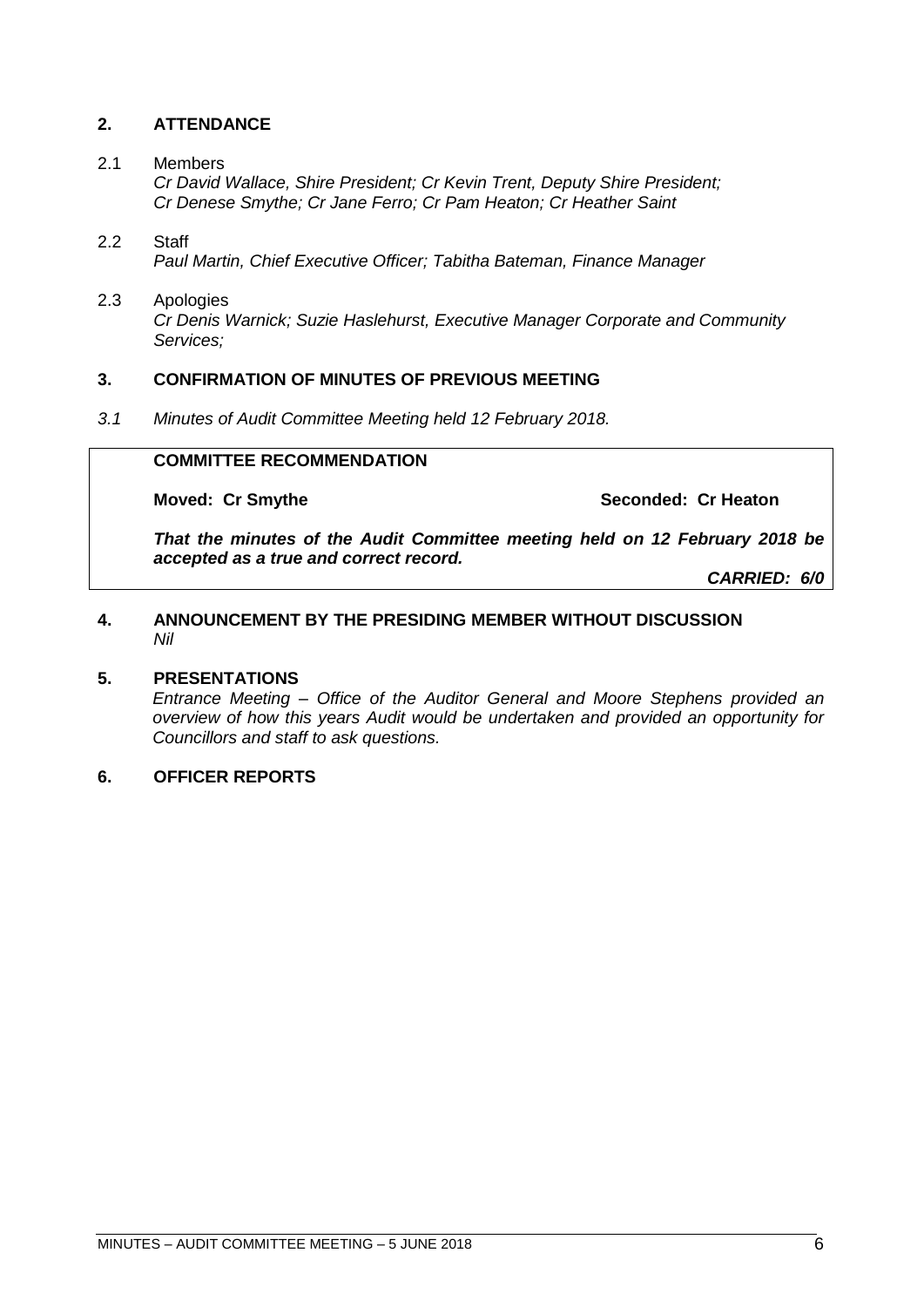### <span id="page-6-0"></span>*SY003-06/18 (Audit) – Fraud and Error Assessment*

| <b>FILE REFERENCE:</b><br><b>APPLICANT OR PROPONENT(S):</b> |            | FI.FRP.4, FI.FRP.6, FI.FRP.8<br><b>Shire of York</b>                                   |
|-------------------------------------------------------------|------------|----------------------------------------------------------------------------------------|
| <b>AUTHORS NAME &amp; POSITION:</b>                         |            | Suzie Haslehurst - Executive Manager, Corporate and                                    |
|                                                             |            | <b>Community Services</b>                                                              |
| <b>RESPONSIBLE OFFICER:</b>                                 |            | Suzie Haslehurst - Executive Manager, Corporate and                                    |
|                                                             |            | <b>Community Services</b>                                                              |
| <b>PREVIOUSLY BEFORE COUNCIL: No</b>                        |            |                                                                                        |
| <b>DISCLOSURE OF INTEREST:</b>                              | <b>Nil</b> |                                                                                        |
| <b>APPENDICES:</b>                                          | А.         | Fraud and Error Risk Assessment - CEO<br><b>Statement and Audit Committee Response</b> |

#### **Nature of Council's Role in the Matter:**

• Executive

#### **Purpose of the Report:**

This report presents for consideration and approval the proposed statement by the Chief Executive Officer and Audit Committee response with regard to the annual Fraud and Error Assessment required by the Shire's auditors.

#### **Background:**

In accordance with *Australian Auditing Standards* (ASA 240), auditors are required to ensure that a statement is received from the organisation regarding its assessment of the controls and procedures relating to the possibility of fraud and error. This is part of the annual audit process and is required to be completed for the year ended 30 June 2018.

#### **Comments and details:**

Appendix A provides the statement by the Chief Executive Officer relating to his Fraud and Error Assessment for 2017/18. The focus of the response is on the improvements made to internal controls and procedures since the findings of the Audit Regulation 17 and Financial Management Reviews were considered by Council. His report also acknowledges the Risk Improvement Plan endorsed and monitored by the Audit Committee.

Appendix A also includes the proposed statement by the Audit Committee which acknowledges the improvements made and indicates the Committee's satisfaction that the risk of fraud and error is being appropriately mitigated.

This report seeks the Committee's approval and recommendation to Council of the proposed Audit Committee Response to the Fraud and Error Risk Assessment as attached to this report.

#### **Implications to consider:**

• **Consultative** Moore Stephens

#### • **Strategic**

- *Strong and Effective Leadership 5.1 Effective and informed governance and decision-making 5.4 Open and accountable systems*
- **Policy related** G4.6 *Risk Assessment and Management*
- **Financial** Nil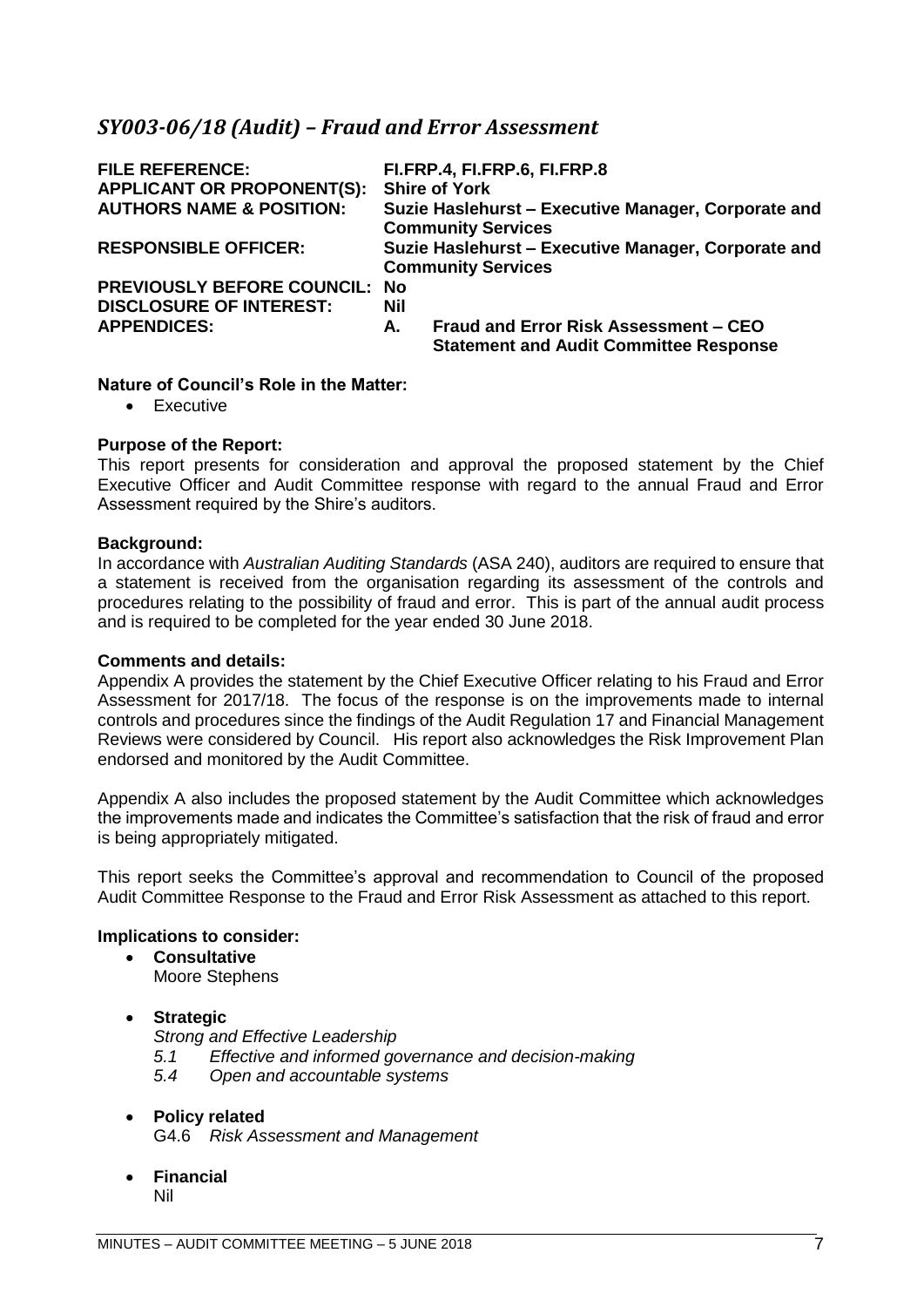• **Legal and Statutory**

#### *Auditing Standard ASA 240*

*The Auditor's Responsibility to Consider Fraud in an Audit of a Financial Report*

*42 The auditor shall make enquiries of management, internal audit, and others within the entity as appropriate, to determine whether they have knowledge of any actual, suspected or alleged fraud affecting the entity.*

#### • **Risk related**

The Fraud and Error Risk Assessment is a risk mitigation strategy developed by the Shire's auditors to address the requirements of the Auditing and Assurance Standards.

• **Workforce Implications** Nil

**Voting Requirements: Absolute Majority Required: No**

#### **OFFICER RECOMMENDATION**

**Moved: Cr Smythe Seconded: Cr Ferro** 

*"That the Audit Committee recommends that Council:*

- *1. Notes the Fraud and Error Assessment by the Chief Executive Officer as attached to this report;*
- *2. Approves the Fraud and Error Assessment by the Audit Committee as attached to this report; and*
- *3. Requests the Shire President to sign the Fraud and Error Assessment on behalf of the Audit Committee".*

*CARRIED 6/0*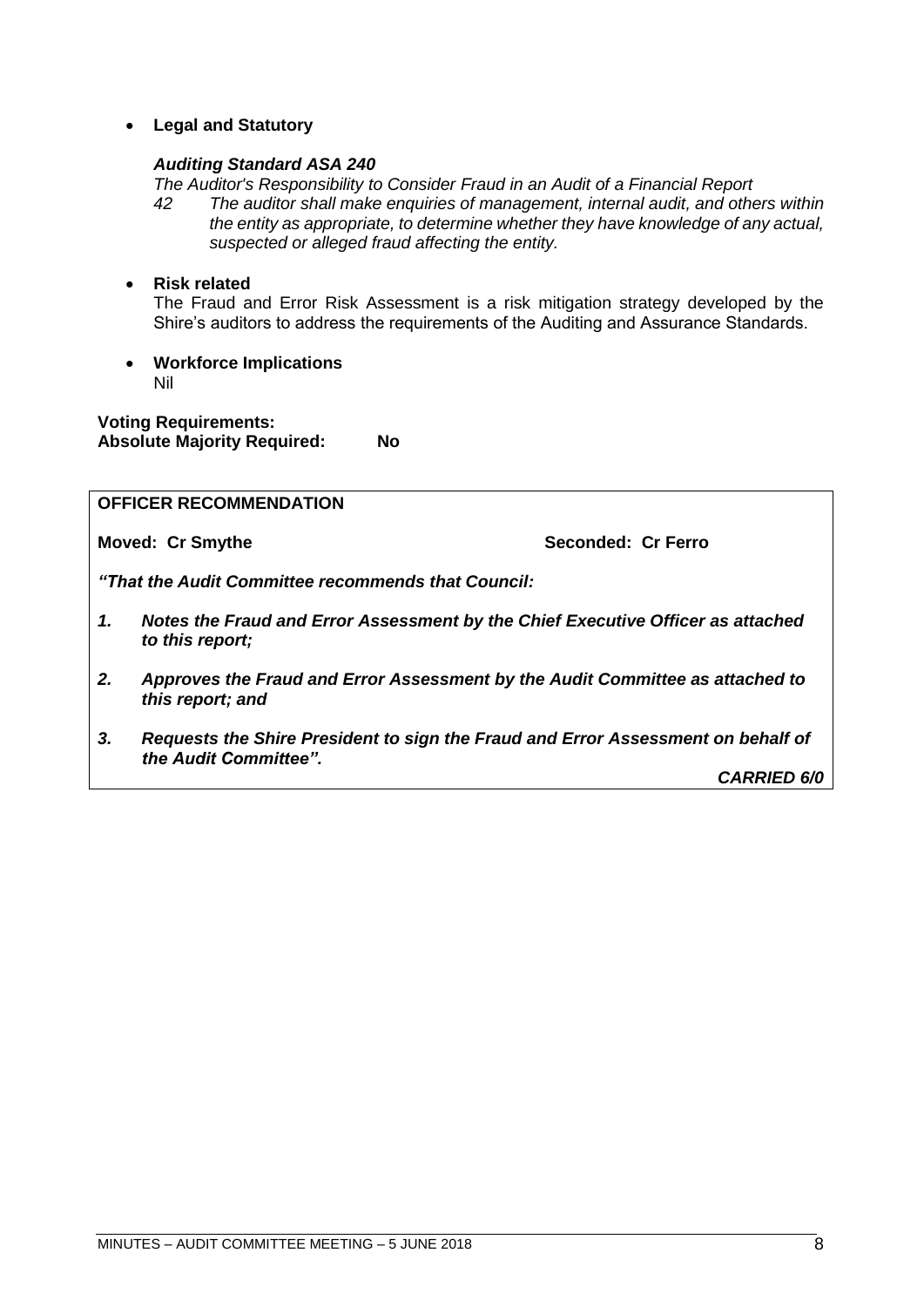# MOORE STEPHENS

Interim Audit Information Requirements

**Shire of York 2018**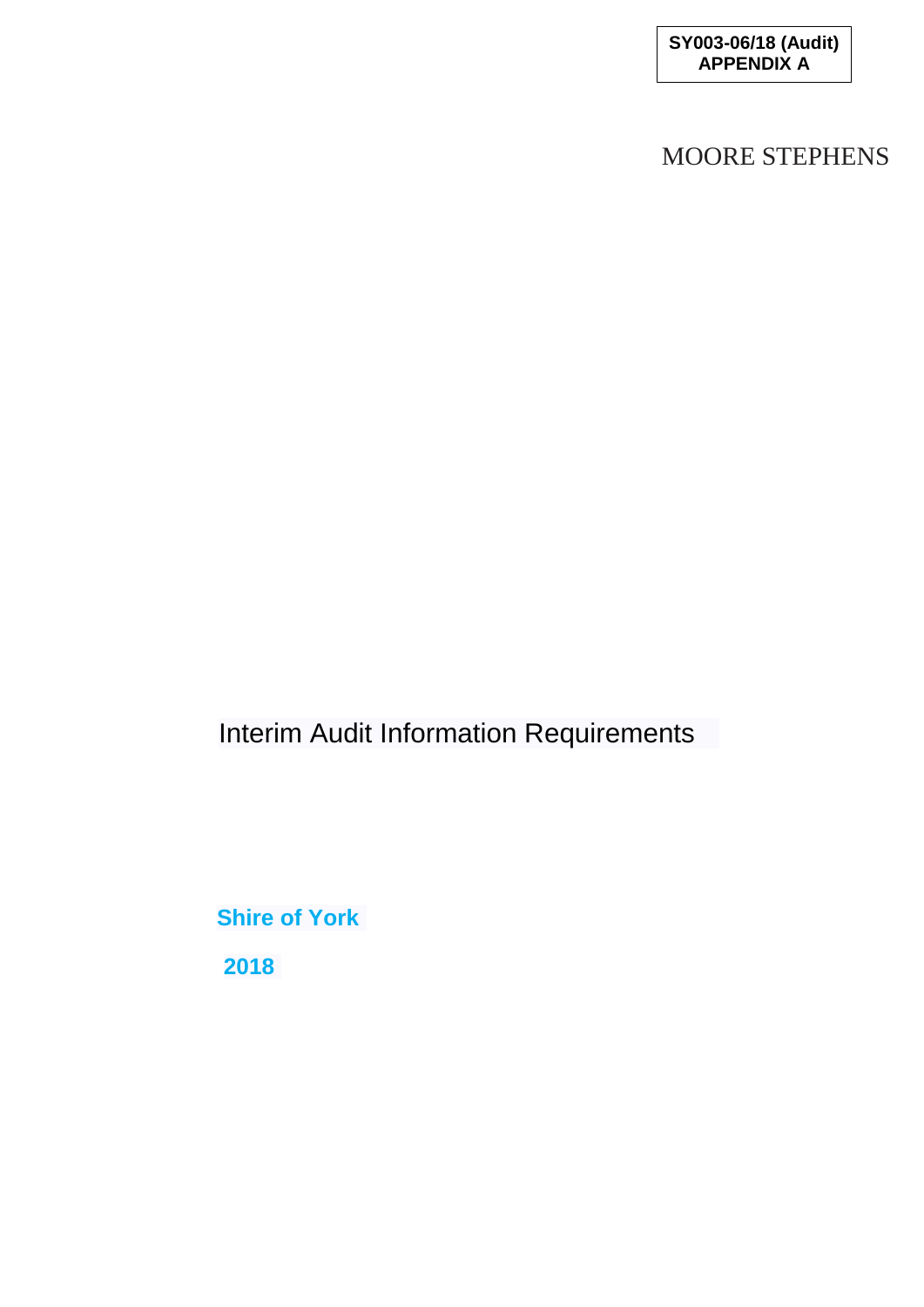# **Appendix 3: Fraud and Error Assessment by the Chief Executive Officer**

#### **TO THE CHIEF EXECUTIVE OFFICER**

#### **RE: FRAUD AND ERROR ASSESSMENT FOR THE YEAR ENDED 30 JUNE 2018.**

As part of the audit process, we are required to assess the risk of fraud or error occurring within the organisation. This will enable us to identify and assess the risks of material misstatement of the organisation's financial report due to fraud or error.

Members of the management team are primarily responsible for providing systems that mitigate the possibility of fraud or error occurring within your organisation.

In accordance with Australian Auditing Standards, we are required to make enquiries of management of their assessment of the risk of fraud or error occurring within the organisation for the year ending 30 June 2018.

Therefore, we request you to answer the following questions by ticking the appropriate box and where appropriate providing a brief explanation in the space provided.

Should you wish to discuss any matters arising please feel free to do this with us at any stage of the audit.

#### INTERNAL CONTROL

1. In your opinion are the internal control systems adequate to mitigate the possibility of fraud or error occurring within the organisation?

#### Yes

*During the past twelve months, a Risk Management Working Group has been formed to implement a Risk Improvement Plan adopted by Council in response to the Shire's Audit Regulation 17 and Financial Management Reviews. A number of mitigation strategies identified in the improvement plan have been implemented. During the 2018/19 FY the Shire will undertake a second Audit Regulation 17 review which will assess the improvements made in these systems and identify any further areas for improvement.* 

2. Are the internal control systems adequately documented to be enforceable?

Yes

3. Do you believe the controls are adequately monitored to ensure they are operating as intended?

#### Yes but with qualifications

*While and Internal Control Policy has been adopted by Council, an internal audit process is yet to be developed.*

*r-* Do you consider there to be any weaknesses in the entity's internal controls?

#### Yes but with qualifications

*As outlined above, internal controls and processes are being developed and implemented as an on-going process of improvement.*

5. Are there any controls which you think could be bypassed or overridden?

No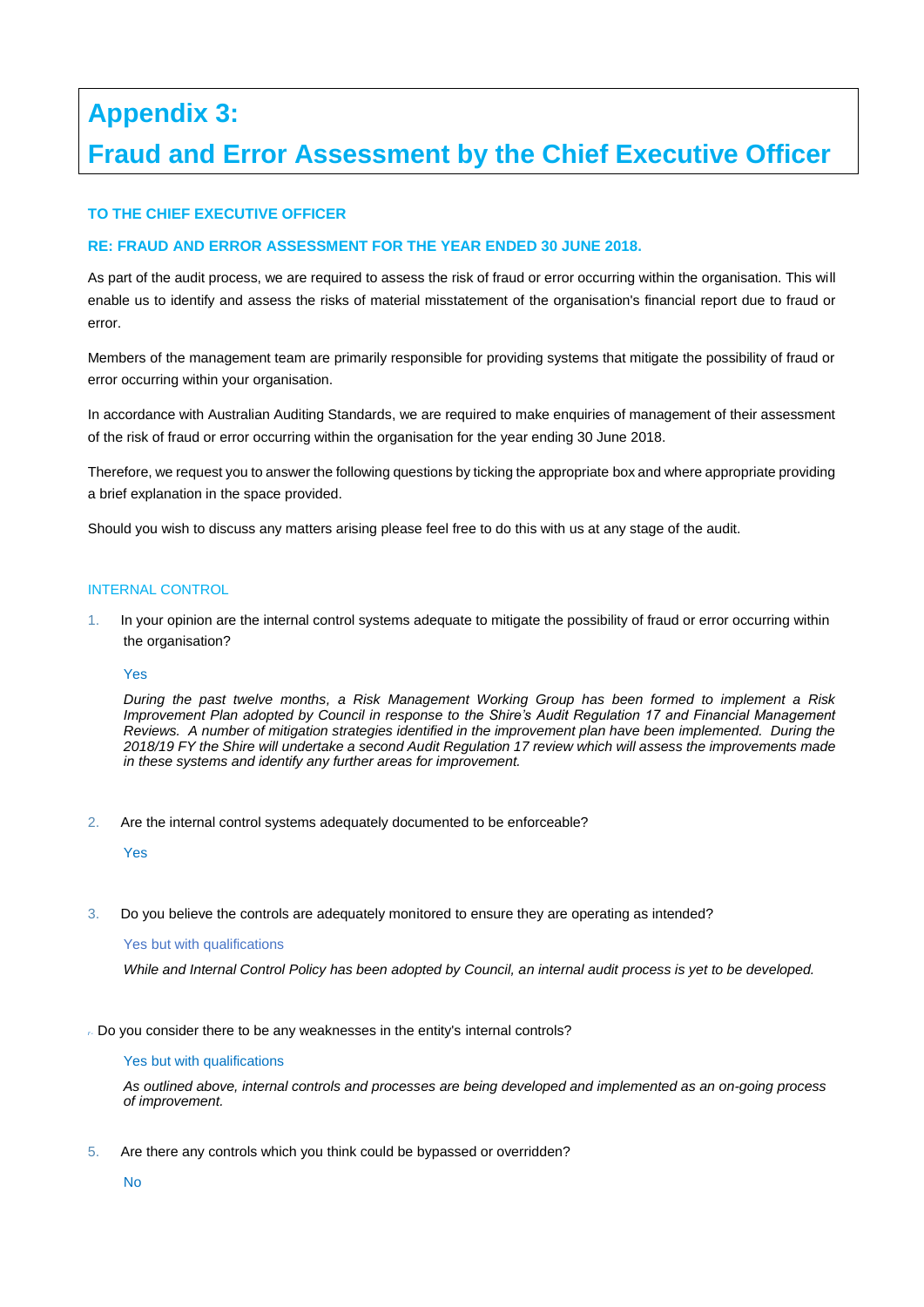# **Appendix 3: Fraud and Error Assessment by the Chief Executive Officer (Continued)**

6. Do you know of instances in the past in which those controls have been overridden?

No

#### MISREPRESENTATION IN FINANCIAL STATEMENTS

7, Do you consider there to be any risk of fraud or error having a material impact (both individually or cumulatively) on any balances or statements made within the Financial Report?

No

8. Are you aware of any actual instances of fraud or error (either misrepresentation of data or misappropriation of assets) within the Council.

Yes – error regarding misappropriation of Shire assets

*During the year some instances were identified with employees whom no longer work at the Shire. In each instance these matters were formally addressed with the employees concerned and reported to the Public-Sector Commission in accordance with my obligations.* 

9. Do you suspect that fraud or error may be occurring within the Council (even if unlikely to have a material impact)?

No

10 Have you received communication from any current or former employee, Councilor, or other individual connected with the Council alleging that fraud has occurred?

Yes as outlined in the answer to question 8 above.

#### OTHER MATTERS

.... If you have any concerns or questions you would like us to address during the course of our audit, please describe.

No

Council Name Shire of York

Reply Completed by Paul Martin – Chief Executive Officer

Signed

Date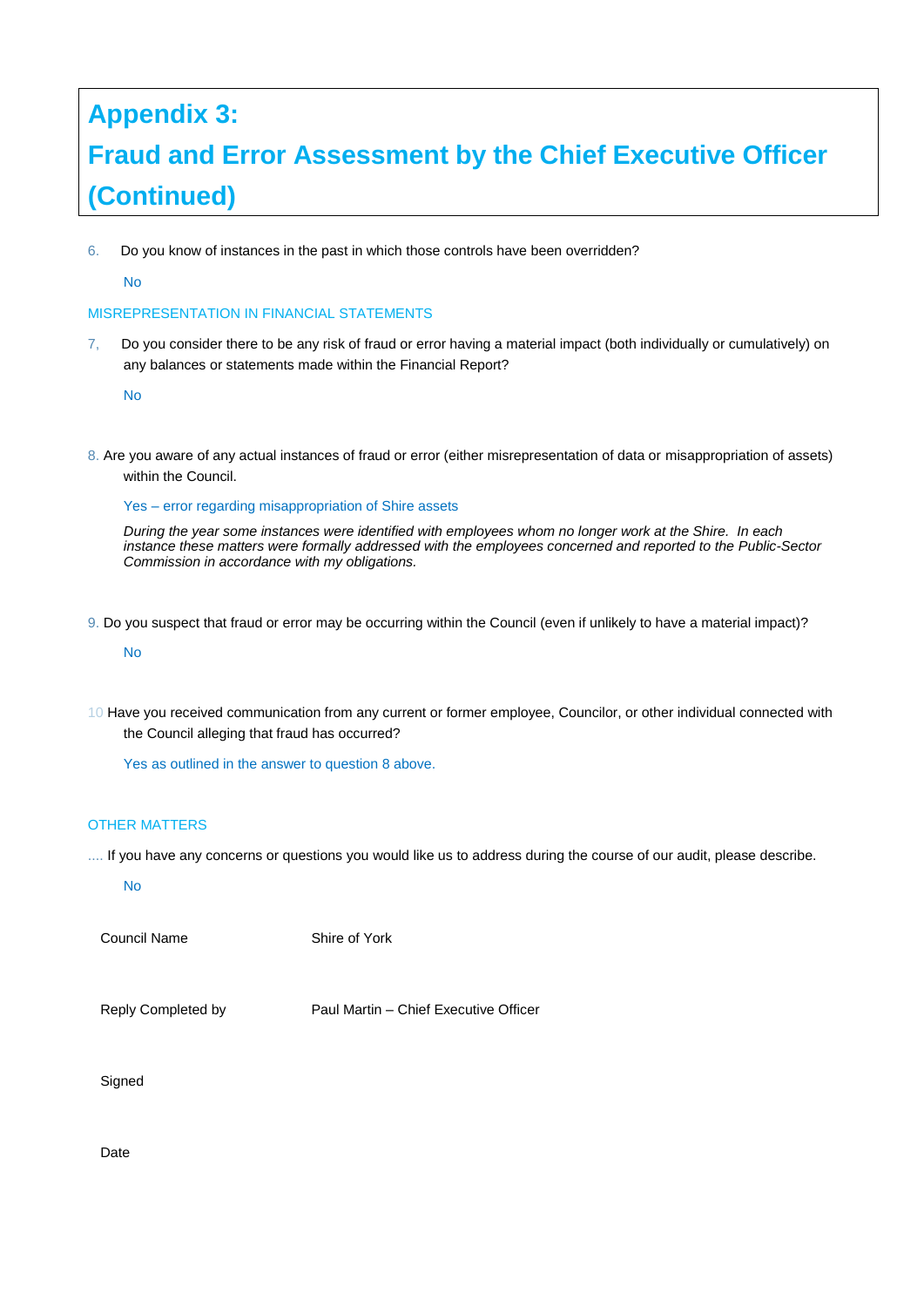# **Appendix 4: Fraud and Error Assessment by the Audit Committee**

#### **TO THE CHAIR OF THE AUDIT COMMITTEE**

#### **RE: FRAUD AND ERROR ASSESSMENT FOR THE YEAR ENDED 30 JUNE 2018.**

In performing the audit engagement, the Australian Auditing Standards require us to consider the risk that fraud or error could occur within the organisation for the year ended 30 June 2018.

These standards require us to make enquiries of those charged with governance of the risk of fraud or error within the organisation.

Therefore, we would appreciate you taking the time to briefly answer the following questions in the spaces provided, and return this letter, preferably before the commencement of the audit.

1. Do you believe the policies and procedures in place within the organisation are adequate to minimise the risk of fraud to an appropriately low level? If no, please provide an explanation and reasons for your answer.

*Yes*

*The Audit Committee has endorsed for Council's adoption a Risk Improvement Plan and progress report is presented to the Committee on a six-monthly basis.*

2. Are you aware of any instances where policies and procedures have not been adhered to which could have resulted in a fraud occurring? If yes, please provide details.

*No* 

3. Have you, during the past year, become aware of or suspected fraud within the organisation? If yes, please provide details

No

4. If there any concerns or questions you would like us to address during the course of our audit, please describe.

No

Council Name Shire of York

Reply Completed by David Wallace – Shire President and Chair, Audit Committee

Signed

Date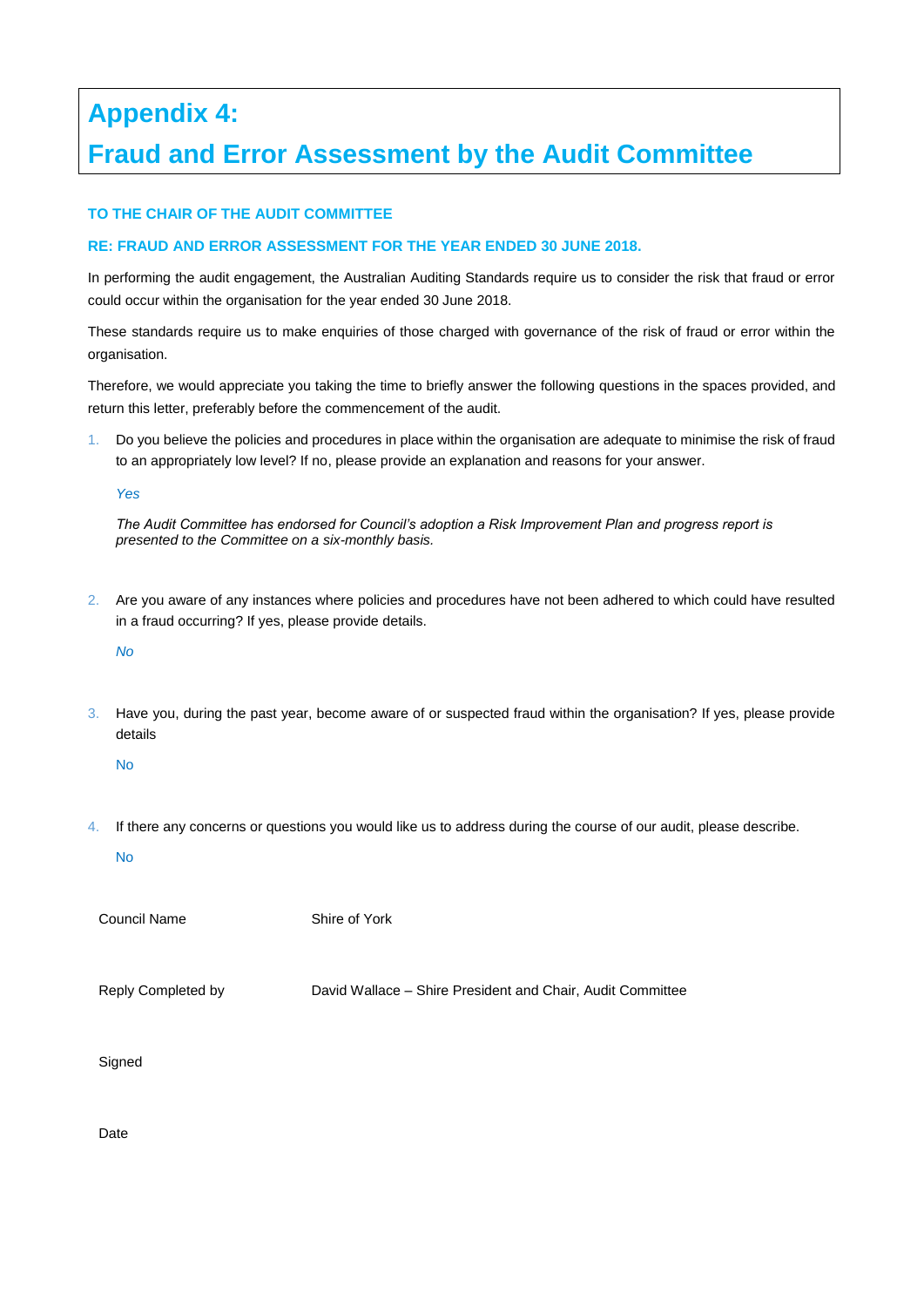# <span id="page-12-0"></span>*SY004-06/18 (Audit) – Findings of the Interim Audit 2017/18*

| <b>FILE REFERENCE:</b><br><b>APPLICANT OR PROPONENT(S):</b> |            | FI.FRP.4, FI.FRP.6<br><b>Shire of York</b>                                                                             |
|-------------------------------------------------------------|------------|------------------------------------------------------------------------------------------------------------------------|
| <b>AUTHORS NAME &amp; POSITION:</b>                         |            | Suzie Haslehurst - Executive Manager, Corporate and<br><b>Community Services,</b><br>Tabitha Bateman - Finance Manager |
| <b>RESPONSIBLE OFFICER:</b>                                 |            | Suzie Haslehurst - Executive Manager, Corporate and<br><b>Community Services</b>                                       |
| PREVIOUSLY BEFORE COUNCIL: No                               |            |                                                                                                                        |
| <b>DISCLOSURE OF INTEREST:</b>                              | <b>Nil</b> |                                                                                                                        |
| <b>APPENDICES:</b>                                          | А.         | Findings of the Interim Audit 2017/18 with Draft<br><b>Responses</b>                                                   |

#### **Nature of Council's Role in the Matter:**

• Executive

#### **Purpose of the Report:**

This report presents for consideration and recommendation to Council, the findings of the Interim Audit 2017/18 undertaken by Moore Stephens on behalf of the Office of the Auditor General.

#### **Background:**

On 24 August 2017, amendments to the *Local Government Act 1995* were passed by State Parliament that will enable the Auditor General to audit council finances and performance. The reforms will result in changes to the way local government audits are conducted.

The Auditor General will take over responsibility for financial audits on a transitional basis as existing audit contracts expire. From 2020-21, all local governments will be audited by the Auditor General, regardless of whether their auditing contracts have expired. The Shire of York does not have a current auditing contract. Although Moore Stephens was appointed to undertake the 2016/17 annual audit, no contract had been entered into for future audits at the time the amendments were passed.

However, in February this year, the Office of the Auditor General (OAG) informed the Shire that Moore Stephens had been appointed to undertake the 2017/18 annual audit on behalf of the OAG. In April, Moore Stephens conducted the Shire's Interim Audit. The findings of the Interim Audit are attached at Appendix A along with the proposed officer responses to be submitted to Moore Stephens.

#### **Comments and details:**

Following a three-day visit from the auditors, the following issues were identified and discussed with officers.

*1. Investment policy does not comply with Regulation 19C of the Local Government (Financial Management) Regulations 1996.* 

The above Regulation was amended in May 2017 to reflect an extension of the maximum term of fixed term investment from one to three years. It was proposed that the Shire's investment policy would be updated as part of the biennial policy review to be undertaken in October this year. However, the policy has been updated and is presented as a separate report to this agenda for consideration.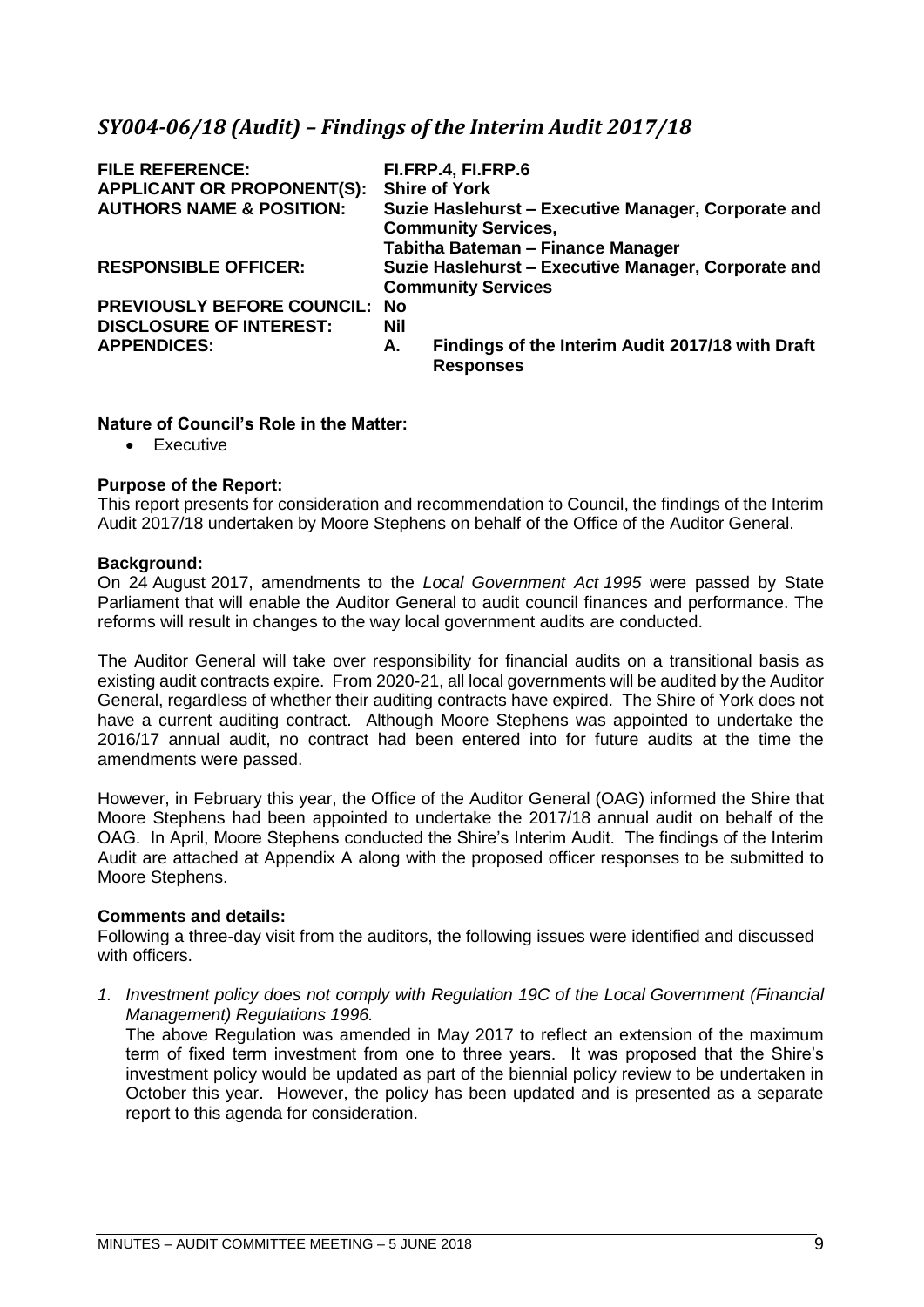- *2. Instances of incomplete primary and annual returns.* This issue relates to fields being left blank on three returns. Procedures have been updated to ensure compliance.
- *3. Tender register does not include sufficient details.* Physical copy of tender register updated to include missing details. Noted that electronic version was complete.
- *4. Not all timesheets are signed by Supervisors/Managers.* It was identified that there were two instances where the time sheets where not signed by the employees manager. Procedures have been updated to ensure compliance. Timesheets are not entered for payments until appropriately authorised.
- *5. Audit trail logs of changes to supplier EFT details are not printed and reviewed before every payment run.*  Procedures have been updated to address this issue.

#### **Implications to consider:**

• **Consultative** Moore Stephens

#### • **Strategic**

*Strong and Effective Leadership*

- *5.1 Effective and informed governance and decision-making*
- *5.4 Open and accountable systems*

#### • **Policy related**

- F1.4 *Investment Policy*
- G4.6 *Risk Assessment and Management*
- G4.7 *Internal Control*

#### • **Financial**

Nil

• **Legal and Statutory**

#### *Local Government Act 1995 1.4. Terms used*

*In this Act, unless the contrary intention appears —*

*auditor means —*

- *(a) in relation to an audit, other than a performance audit —*
	- *(i) in relation to a local government that has an audit contract that is in force — a person for the time being appointed under Part 7 Division 2 to be the auditor of the local government; and*
	- *(ii) in relation to a local government that does not have an audit contract that is in force — the Auditor General;*

#### *7.12A. Duties of local government with respect to audits*

- *(1) A local government is to do everything in its power to —*
	- *(a) assist the auditor of the local government to conduct an audit and carry out the auditor's other duties under this Act in respect of the local government; and*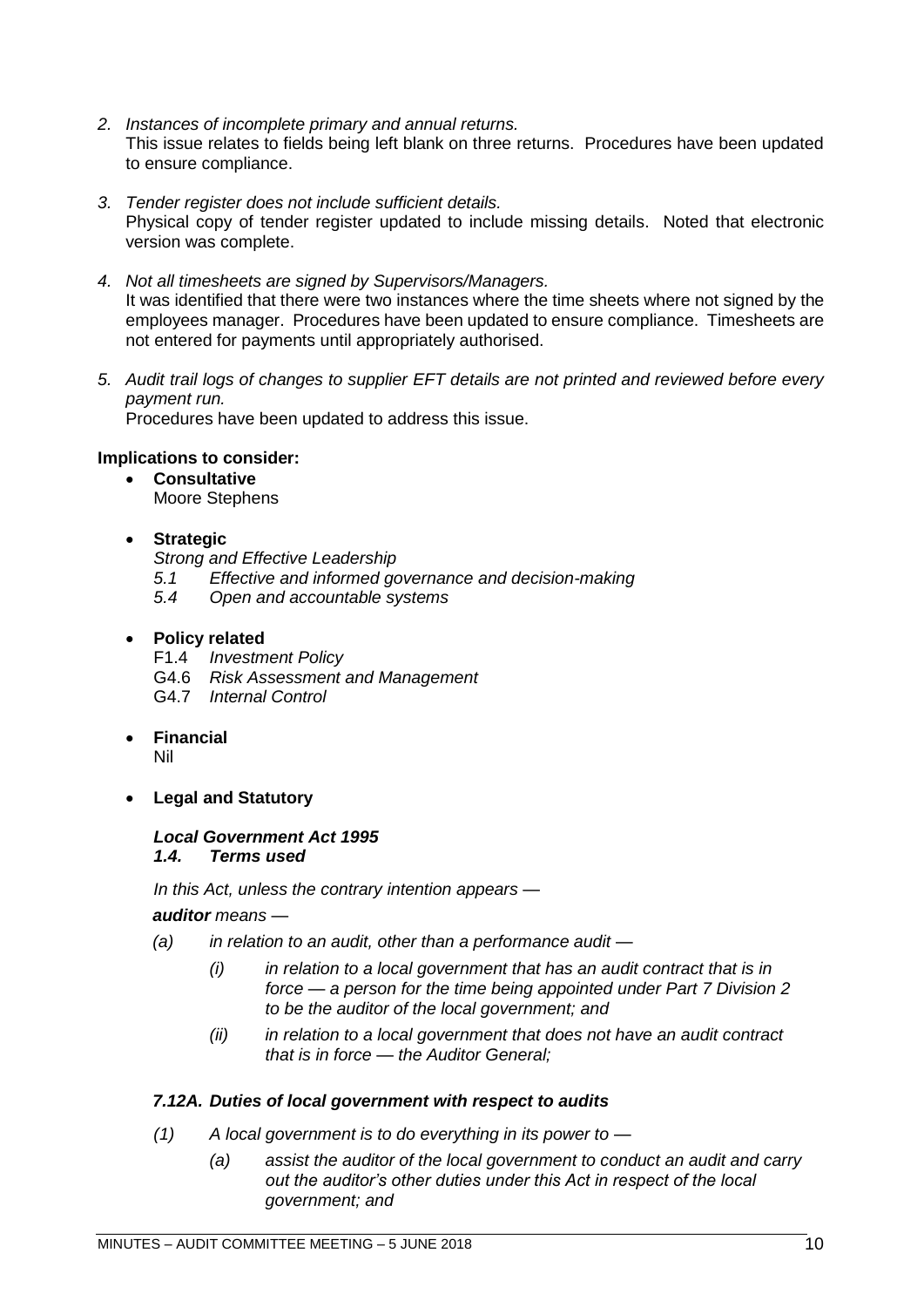- *(b) ensure that audits are conducted successfully and expeditiously.*
- *(2) Without limiting the generality of subsection (1), a local government is to meet with the auditor of the local government at least once in every year.*
- *(3) A local government must —*
	- *(aa) examine an audit report received by the local government; and*
	- *(a) determine if any matters raised by the audit report, require action to be taken by the local government; and*
	- *(b) ensure that appropriate action is taken in respect of those matters.*
- *(4) A local government must —*
	- *(a) prepare a report addressing any matters identified as significant by the auditor in the audit report, and stating what action the local government has taken or intends to take with respect to each of those matters; and*
	- *(b) give a copy of that report to the Minister within 3 months after the audit report is received by the local government.*
- *(5) Within 14 days after a local government gives a report to the Minister under subsection (4)(b), the CEO must publish a copy of the report on the local government's official website.*
- **Risk related**

The proposed responses to the findings indicate the strategies put in place to mitigate the risks posed by each identified issue. It should be noted that three of the five identified issues are considered minor and two are considered moderate.

• **Workforce Implications** Nil

**Voting Requirements: Absolute Majority Required: No**

#### **OFFICER RECOMMENDATION**

**Moved: Cr Smythe Seconded: Cr Trent**

*"That the Audit Committee recommends that Council receives the findings of the Interim Audit for 2017/18 and notes the management responses to the issues identified by the auditors."*

*CARRIED 6/0*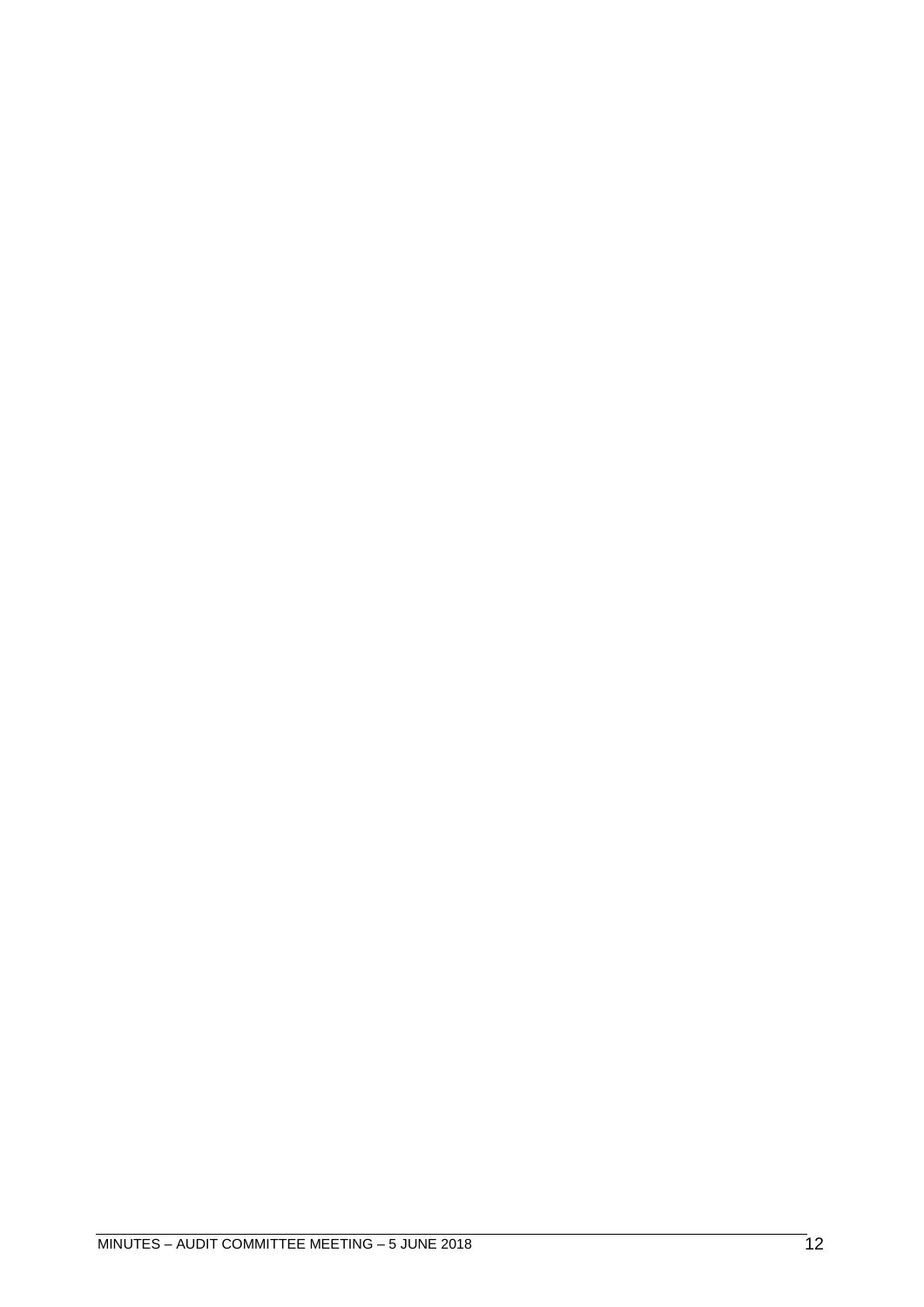|    | <b>INDEX OF FINDINGS</b>                                                                                            |             | <b>RATING</b>   |       |
|----|---------------------------------------------------------------------------------------------------------------------|-------------|-----------------|-------|
|    |                                                                                                                     | Significant | <b>Moderate</b> | Minor |
| 1. | Investment policy does not comply with FM<br>Reg 19C.                                                               |             |                 |       |
| 2. | Instances of incomplete primary and annual<br>returns.                                                              |             |                 |       |
|    | 3. Tender register does not include sufficient<br>details.                                                          |             |                 |       |
|    | 4. Not all timesheets are signed by<br>Supervisors/Managers.                                                        |             | м               |       |
|    | 5. Audit trail logs of changes to supplier EFT<br>details are not printed and reviewed before<br>every payment run. |             | v               |       |
| 6. |                                                                                                                     |             |                 |       |
| 7. |                                                                                                                     |             |                 |       |
| 8. |                                                                                                                     |             |                 |       |

#### **KEY TO RATINGS**

The Ratings in this management letter are based on the audit team's assessment of risks and concerns with respect to the probability and/or consequence of adverse outcomes if action is not taken. We give consideration to these potential adverse outcomes in the context of both quantitative impact (for example financial loss) and qualitative impact (for example inefficiency, non-compliance, poor service to the public or loss of public confidence).

| Significant | - Those findings where there is potentially a significant risk to the entity should<br>the finding not be addressed by the entity promptly. A significant rating could<br>indicate the need for a modified audit opinion in the current year, or in a<br>subsequent reporting period if not addressed. However even if the issue is<br>not likely to impact the audit opinion, it should be addressed promptly. |
|-------------|-----------------------------------------------------------------------------------------------------------------------------------------------------------------------------------------------------------------------------------------------------------------------------------------------------------------------------------------------------------------------------------------------------------------|
|             |                                                                                                                                                                                                                                                                                                                                                                                                                 |

- **Moderate -** Those findings which are of sufficient concern to warrant action being taken by the entity as soon as practicable.
- **Minor -** Those findings that are not of primary concern but still warrant action being taken.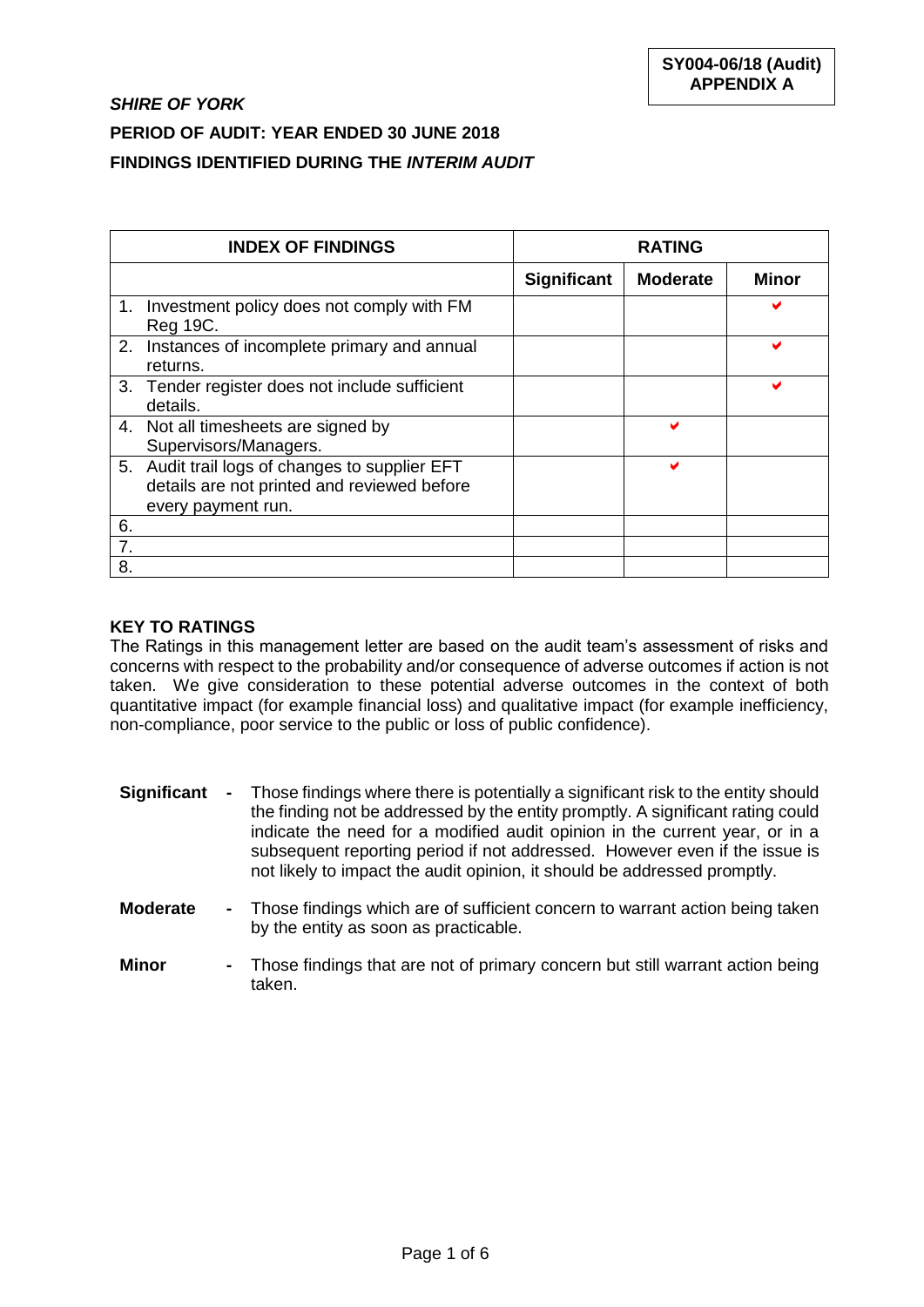#### **Finding**

The investment Policy has not been amended to reflect the changes in Local Government (Financial Management) Regulation 19C effective from 13 May 2017.

#### **Rating**

Minor

#### **Implication**

Investments made under the Shire's current investment policy guidelines could be in breach of Local Government (Financial Management) Regulations.

#### **Recommendation**

To help ensure compliance with Financial Management Regulation 19C Council should review its current investment policy in light of the amended requirements.

#### **Management Comment**

A complete review of the Shire of York's Policy Manual was intended to be undertaken in October 2018 at which time the Investment Policy would be updated. However, it is expected the Investment Policy will be presented separately to the Audit Committee in June 2018 and subsequently to Council for approval.

#### **Responsible Person**

Finance Manager

#### **Expected Completion Date**

30 June 2018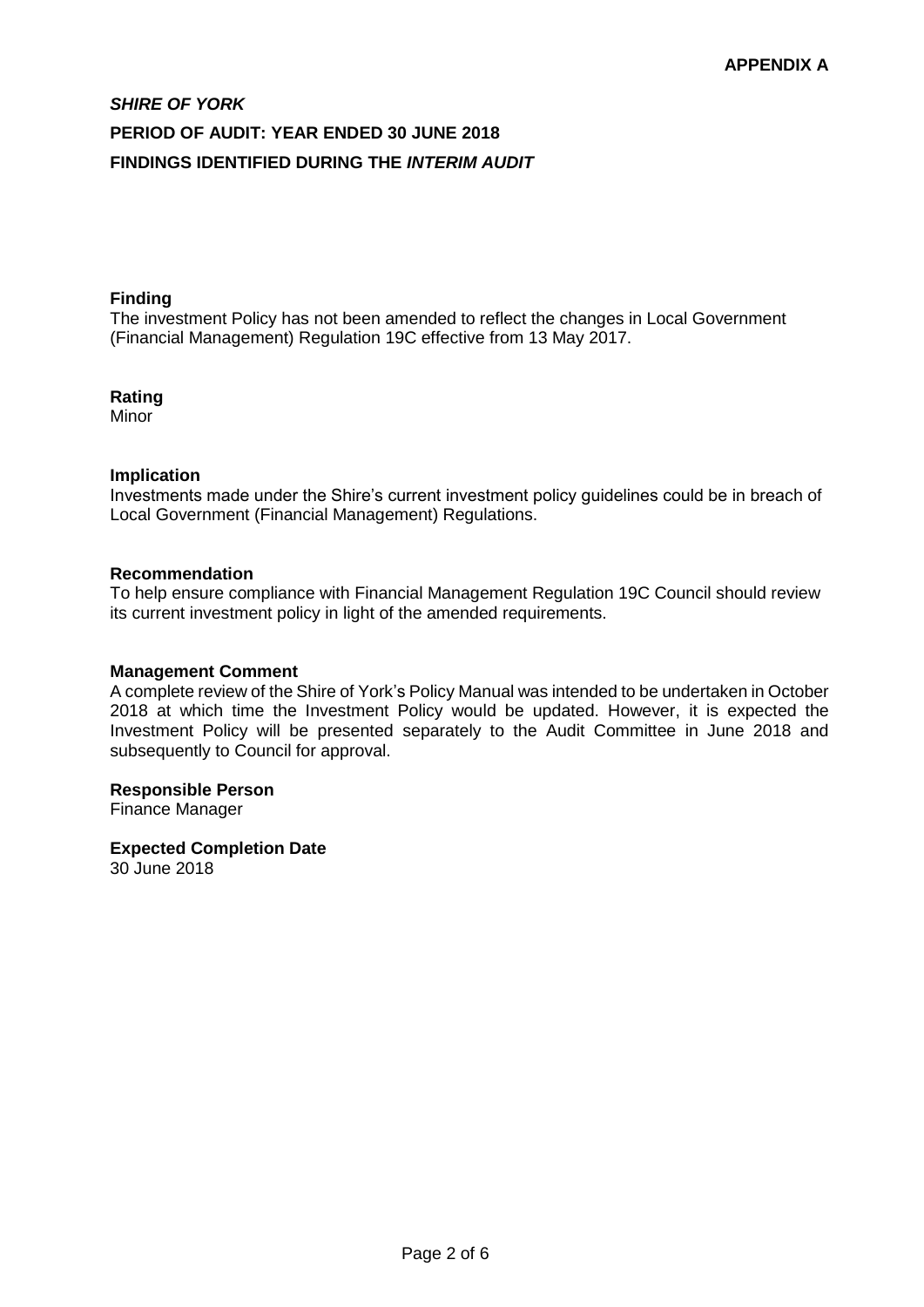#### **Finding**

Whilst reviewing the annual and primary returns of Councillors and staff we noted 3 returns reviewed contained sections which had been left blank.

#### **Rating**

Minor

#### **Implication**

Blank sections on returns are at risk of being amended without appropriate authorisation. In addition, late or incomplete returns may attract fines or penalties.

#### **Recommendation**

To help ensure compliance with Departmental Circular 18-2005 and to help ensure returns submitted are not at risk of being amended, all sections should be completed. We note it is acceptable to record N/A, Nil, or No Change or to rule a clear line through a N/A section whilst leaving sections blank is not recommended practice.

Whilst we note the CEO or any other Shire staff are not responsible for the content of the returns submitted, it is acceptable, and quite common, for the content to be reviewed prior to receipt being acknowledged.

#### **Management Comment**

As part of this process the memo of instruction sent out in July of each year will be updated to include the comment **'Do not leave sections blank. For areas not applicable or that do not require a response, 'N/A', 'Nil', or 'No Change' will be accepted'.** 

Additionally, the findings of the Interim Audit will be reported to the Audit Committee and subsequently Council for their information.

#### **Responsible Person**

Council and Executive Support Officer

**Expected Completion Date** 30 June 2018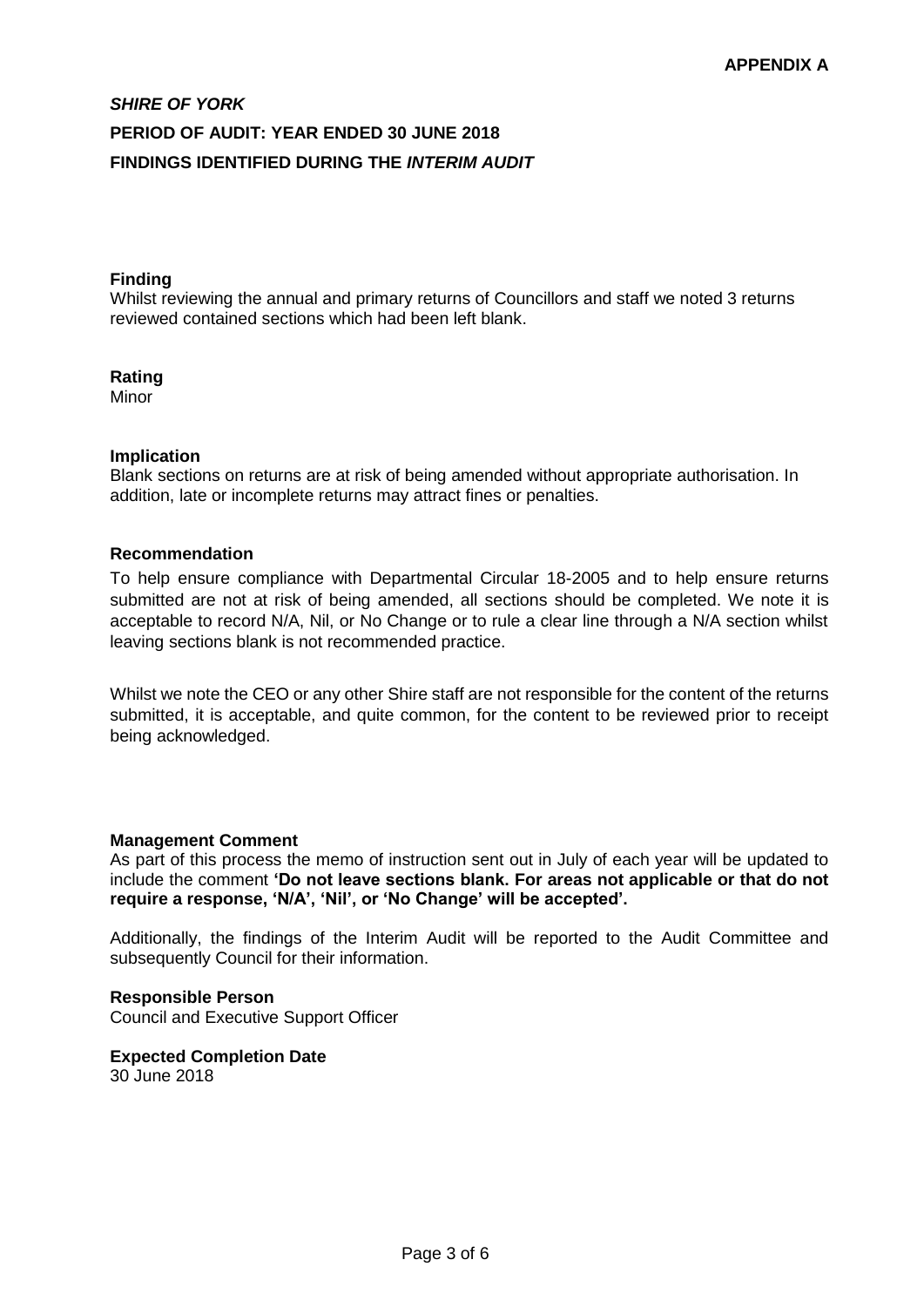#### **Finding**

Tender register does not include sufficient detail. As required by Local Government (Functions and General) Regulation 17(2) (c) and (e) the register should include particulars of any person who submitted an expression of interest and the name of each tenderer whose tender has been opened

#### **Rating**

Minor

#### **Implication**

As the tender register is subject to possible scrutiny incomplete information within the register is not recommended.

#### **Recommendation**

To help ensure compliance with Local Government (Functions and General) Regulations 17 (2) (c) and (e) the tender register should include particulars of any person who submitted an expression of interest and the name of each tenderer whose tender has been opened.

#### **Management Comment**

Officers met with the auditors to discuss the requirements for the Tender Register. Unfortunately, the physical register was missing the final page which included details of all tenderers. The electronic version however, was up to date and appears to comply with the requirements.

For future tenders and to ensure full compliance, officers are developing a checklist to be included in the file.

#### **Responsible Person**

Administration and Governance Coordinator

#### **Expected Completion Date**

30 June 2018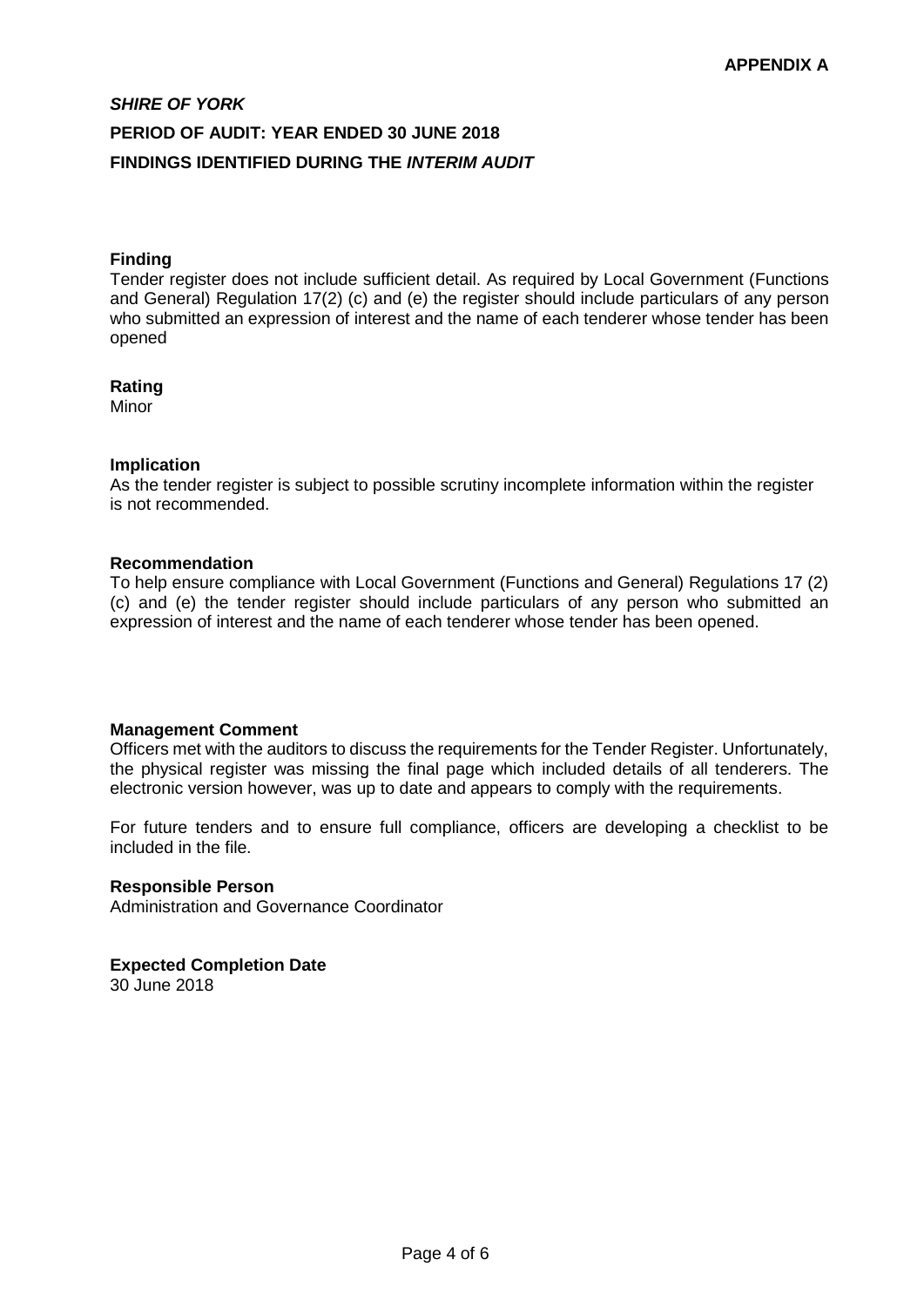#### **Finding**

Whilst reviewing timesheets, two instances were noted where the timesheets were not signed by the employee's manager or supervisor.

#### **Rating**

**Moderate** 

#### **Implication**

Increased risk of fraud/error in the payroll.

#### **Recommendation**

To help ensure the accuracy of reported hours worked, employees and managers should ensure all timesheets are reviewed and signed.

#### **Management Comment**

Agreed - it is noted that there were occasions where timesheets were not approved prior to payment. Outside staff timesheets are normally collected on a daily basis and should be approved daily.

Additional measures have been implemented to ensure timesheets are reviewed prior to sending to IT Vision Payroll Services for input into Synergy. Timesheets will not be uploaded until authorised by the appropriate supervisor. This process will be communicated to all staff.

**Responsible Person** IT/Payroll Coordinator

**Expected Completion Date** Ongoing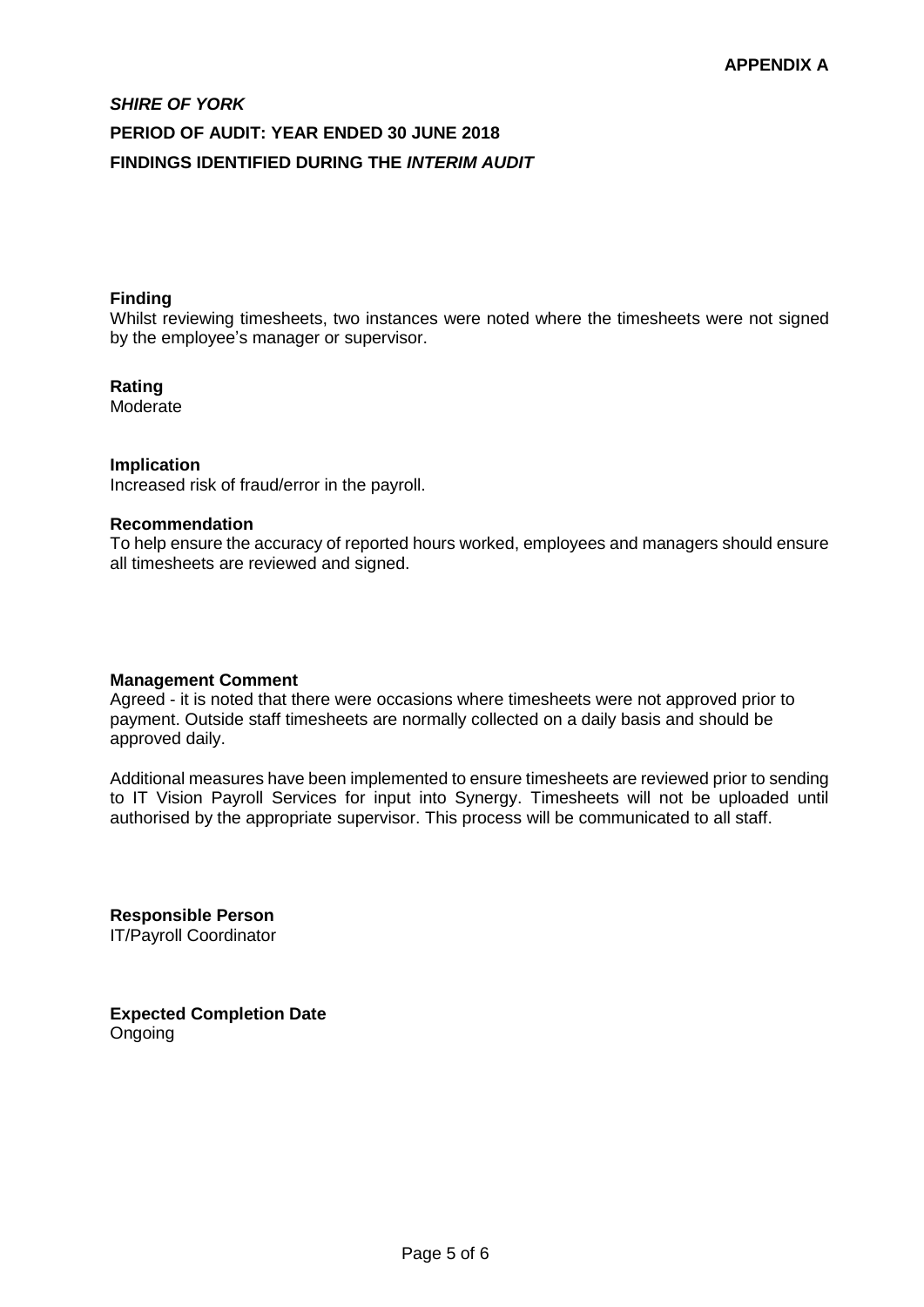#### **Finding**

Audit trail logs of changes to supplier EFT details are not printed and reviewed before each pay run.

#### **Rating**

Moderate

#### **Implication**

Increased risk of payments being made to the incorrect bank account.

#### **Recommendation**

To help ensure all changes to creditor's details in the system are correct and hence all payments are bona fide, the system's audit trail report showing all changes made to the system should be printed and reviewed by a senior staff member independent of processing before every payment run.

The independent review should seek to confirm the integrity of the changes/details in the system against appropriate authorisations and should be evidenced accordingly.

#### **Management Comment**

Agreed - the creditors audit trail reports were historically run as part of the end of month processes. After discussions with Moore Stephens and the level of risk associated with creditors payments, audit trails are now printed between payment runs prior to processing through the bank.

#### **Responsible Person**

Accounts Payable – Print and review Finance Manager – Final Review

**Expected Completion Date** Ongoing

**Issue Date: 25/05/2018**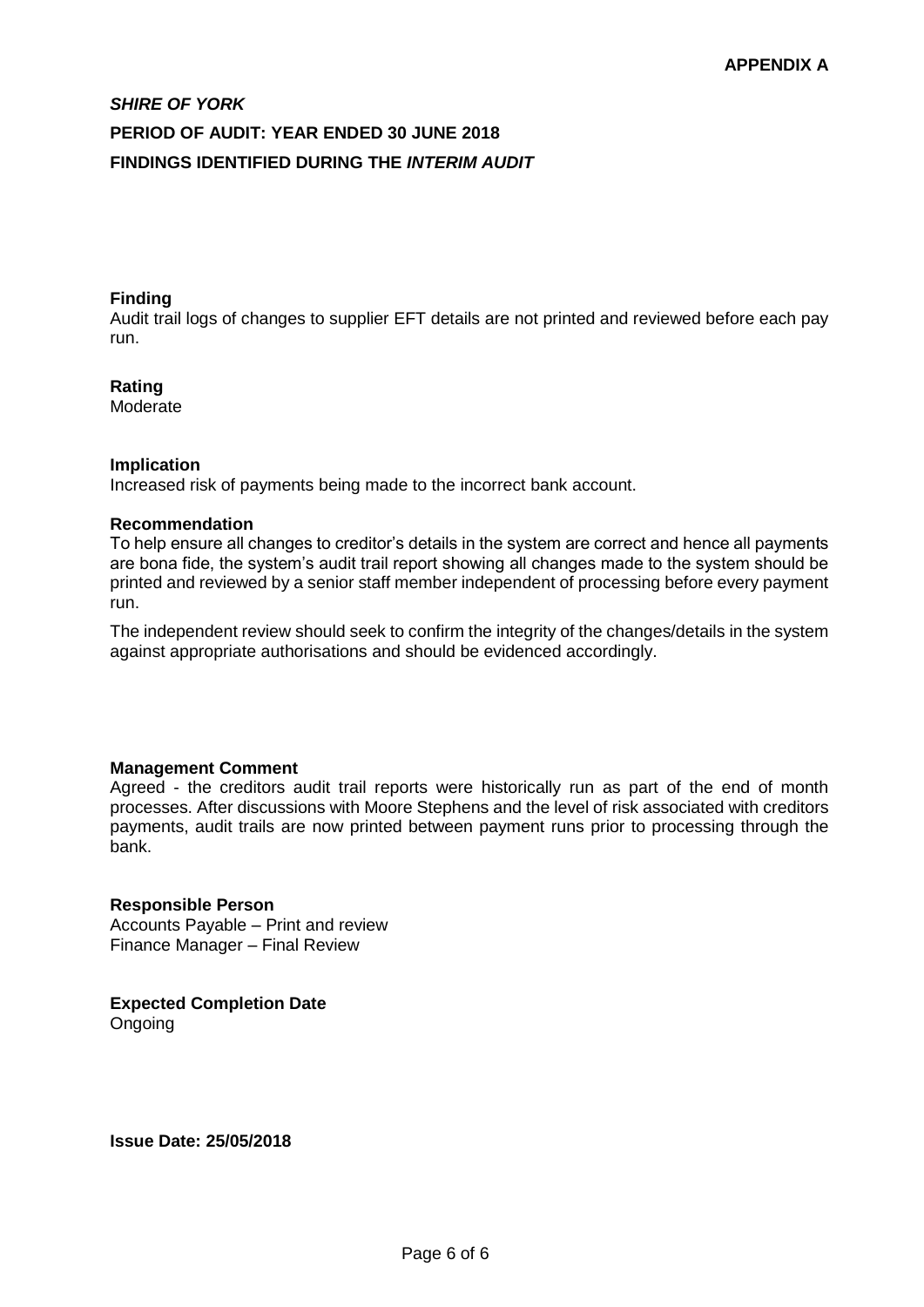# <span id="page-22-0"></span>*SY005-06/18 (Audit) – Proposed Amended Investment Policy*

| <b>FILE REFERENCE:</b><br><b>APPLICANT OR PROPONENT(S):</b><br><b>AUTHORS NAME &amp; POSITION:</b><br><b>RESPONSIBLE OFFICER:</b> |     | <b>FI.BNK.1; OR.CMA.4</b><br><b>Shire of York</b><br>Tabitha Bateman - Finance Manager<br>Suzie Haslehurst - Executive Manager, Corporate and |
|-----------------------------------------------------------------------------------------------------------------------------------|-----|-----------------------------------------------------------------------------------------------------------------------------------------------|
|                                                                                                                                   |     | <b>Community Services</b>                                                                                                                     |
| PREVIOUSLY BEFORE COUNCIL: 24 October 2017 SY126-10/16<br><b>DISCLOSURE OF INTEREST:</b>                                          | Nil |                                                                                                                                               |
| <b>APPENDICES:</b>                                                                                                                | А.  | <b>Revised Investment Policy with tracked</b><br>changes                                                                                      |
|                                                                                                                                   |     |                                                                                                                                               |

#### **Nature of Council's Role in the Matter:**

• Executive

#### **Purpose of the Report:**

This report presents for consideration and approval, the proposed amendments to the Shire's Investment Policy in accordance with changes to the *Local Government (Financial Management) Regulations 1996*.

#### **Background:**

In accordance with section 6.14 of the *Local Government Act 1995,* local governments have the power to invest funds that are not, for the time being, required by the local government.

Regulation 19 of the *Local Government (Financial Management) Regulations 1996* (the Regulations) requires control procedures to be established and documented regarding investments. The Shire's Investment Policy forms part of those controls.

Regulation 19C of the Regulations outlines the restrictions on the investment of money.

#### **Comments and details:**

In May 2017, Regulation 19C(2)(b) was amended to allow local governments to invest in bonds and term deposits for up to 3 years. Previously, the maximum term for fixed deposits was twelve months. This report seeks Council approval of the proposed changes to Policy F1.4 *Investment Policy* to reflect this amendment.

#### **Implications to consider:**

- **Consultative** Moore Stephens
- **Strategic**

*Strong and Effective Leadership*

- *5.1 Effective and informed governance and decision-making*
- *5.4 Open and accountable systems*

#### • **Policy related**

F1.4 *Investment Policy* G4.6 *Risk Assessment and Management*

#### • **Financial**

These changes may result in a higher interest rate and therefore better return on investment.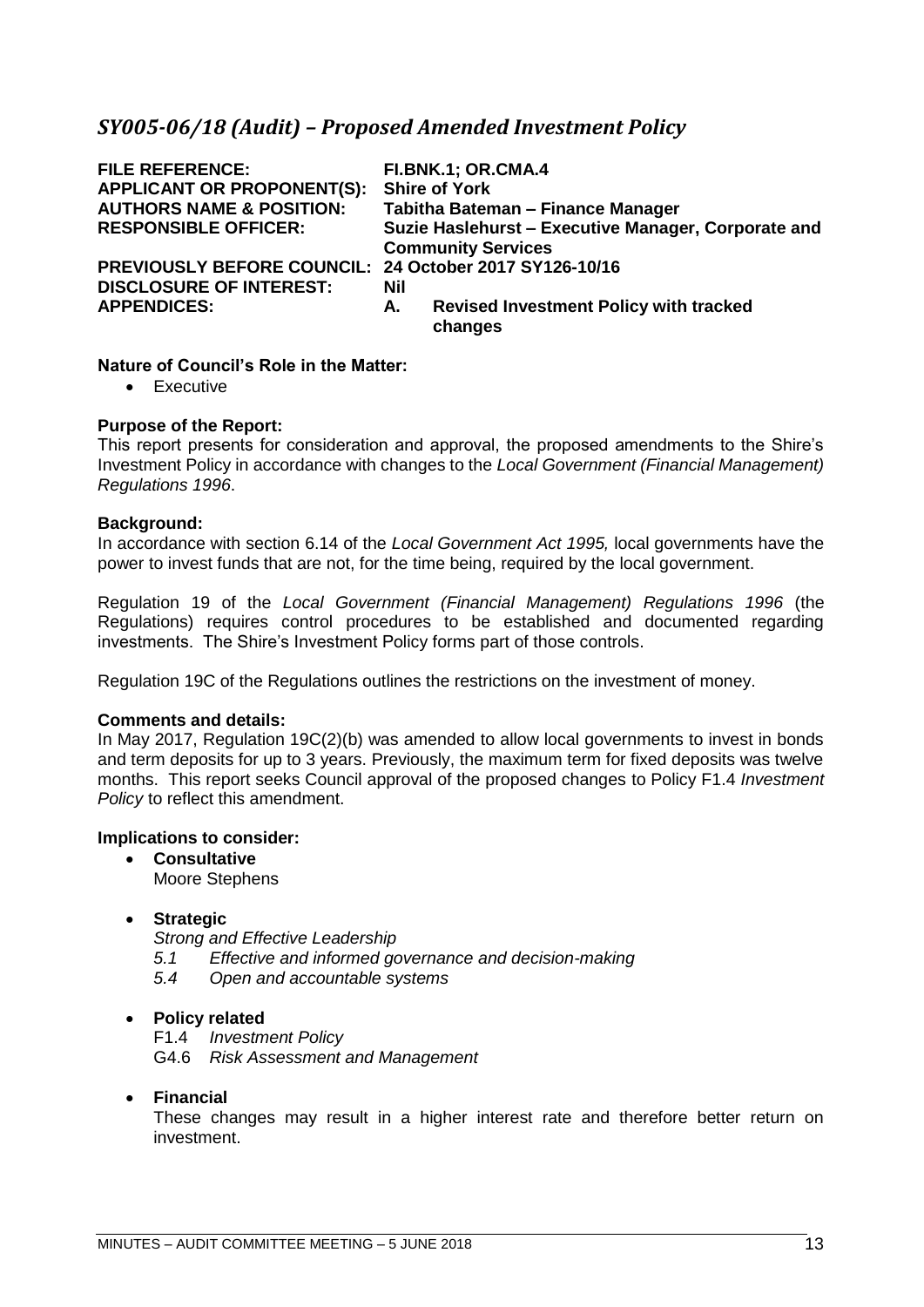#### • **Legal and Statutory**

#### *Local Government (Financial Management) Regulations*

#### *19. Investments, control procedures for*

- *(1) A local government is to establish and document internal control procedures to be followed by employees to ensure control over investments.*
- *(2) The control procedures are to enable the identification of —*
	- *(a) the nature and location of all investments; and*
	- *(b) the transactions related to each investment*

#### *19C. Investment of money, restrictions on (Act s. 6.14(2)(a))*

- *(1) In this regulation — authorised institution means —*
	- *(a) an authorised deposit-taking institution as defined in the Banking Act 1959 (Commonwealth) section 5; or*
	- *(b) the Western Australian Treasury Corporation established by the Western Australian Treasury Corporation Act 1986; foreign currency means a currency except the currency of Australia.*
- *(2) When investing money under section 6.14(1), a local government may not do any of the following —*
	- *(a) deposit with an institution except an authorised institution;*
	- *(b) deposit for a fixed term of more than 3 years;*
	- *(c) invest in bonds that are not guaranteed by the Commonwealth Government, or a State or Territory government;*
	- *(d) invest in bonds with a term to maturity of more than 3 years;*
	- *(e) invest in a foreign currency.*

*[Regulation 19C inserted in Gazette 20 Apr 2012 p. 1701; amended in Gazette 12 May 2017 p. 2469.]*

#### • **Risk related**

If Council chooses not to approve the proposed amendments, there is a high compliance risk to the organisation.,

• **Workforce Implications** Nil

**Voting Requirements: Absolute Majority Required: No**

#### **OFFICER RECOMMENDATION**

**Moved: Cr Saint Seconded: Cr Trent** 

*"That the Audit Committee recommends that Council:*

- *1. Approves the revised Investment Policy to reflect the amendment to Regulation 19C of the Local Government (Financial Management) Regulations 1996.*
- *2. Requests the Chief Executive Officer to update the Shire of York Policy Manual accordingly."*

*CARRIED 6/0*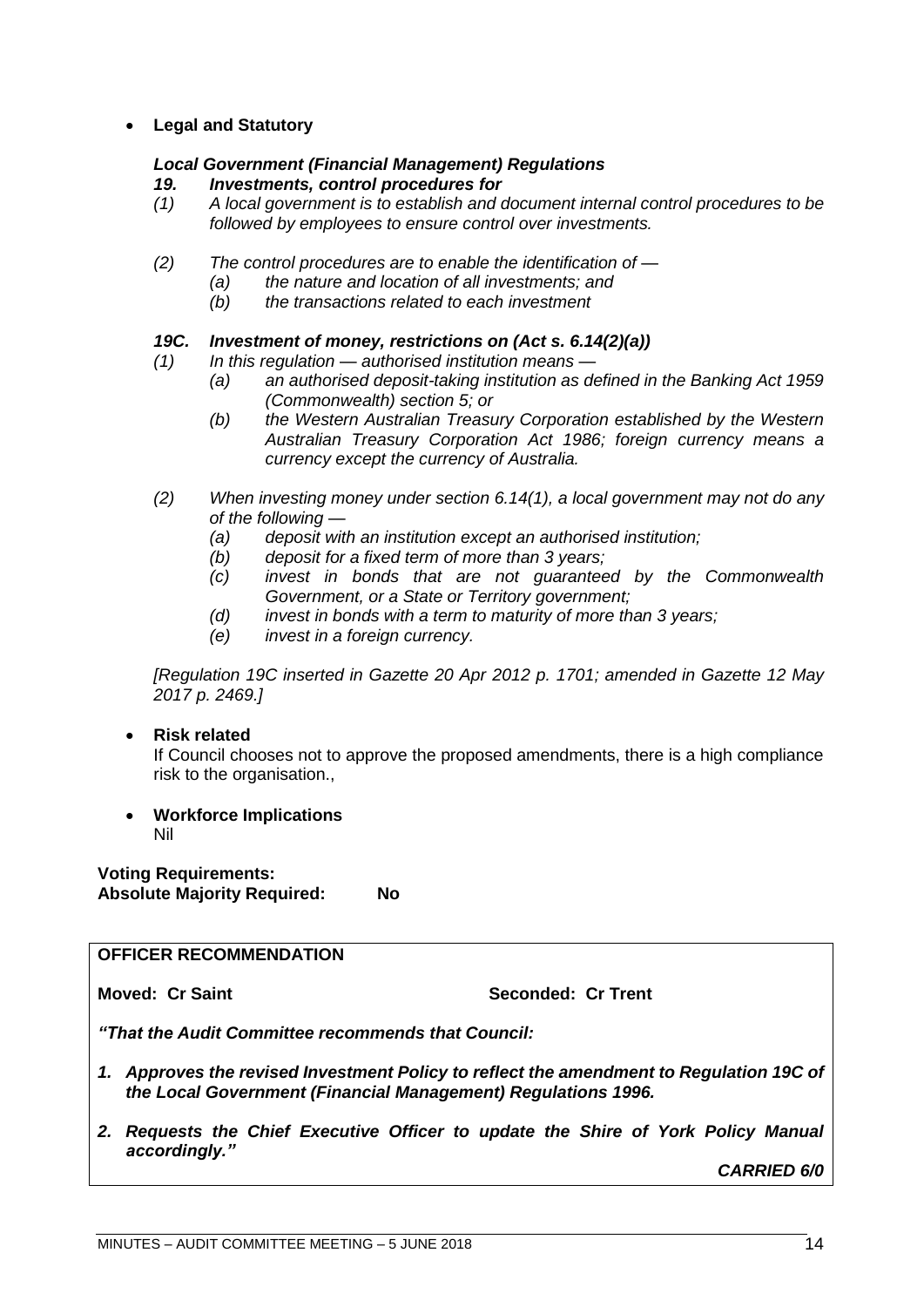

#### F1.4 INVESTMENT

#### **Policy Objective**

To provide guidance for the investment of Council funds that may not be required for immediate use, taking into account legislative requirements and risk while ensuring the Council's liquidity requirements are being met, along with a favourable rate of return.

#### **Policy Scope**

This Policy applies to all funds (including general funds, reserve funds and other restricted funds) invested by the Council.

#### **Policy Statement**

#### **Introduction**

The investment of funds is a crucial aspect to good financial management. -The Shire needs to ensure the preservation of capital and appropriate liquidity whilst ensuring a good rate of return is achieved within Policy guidelines. - Revenue from investments is a funding source for the Shire and alsoand assists in maintaining the value of financial reserves.

#### **Principles**

a) Investments must be placed in portfolios which protect the Shire's capital.

- b) There must always be adequate liquidity to meet anticipated cash flow requirements.
- c) Proper records of investments are kept and reported to Council.

#### **Provisions**

- **1. General**
- 1.1 There must be full compliance with Local Government (Financial Management) Regulation 19C which prohibits a local government from:
	- a. depositing funds with an unauthorised institution (An authorised institution is defined in 3 below).
	- b. depositing funds for a fixed term of more than  $42$  months  $3$  years.
	- c. investing in bonds that are not guaranteed by the Commonwealth GovernmentCommonwealth Government or a State or Territory Government.
	- d. investing in bonds with a term to maturity of more than 3 years.
	- e. investing in a foreign currency.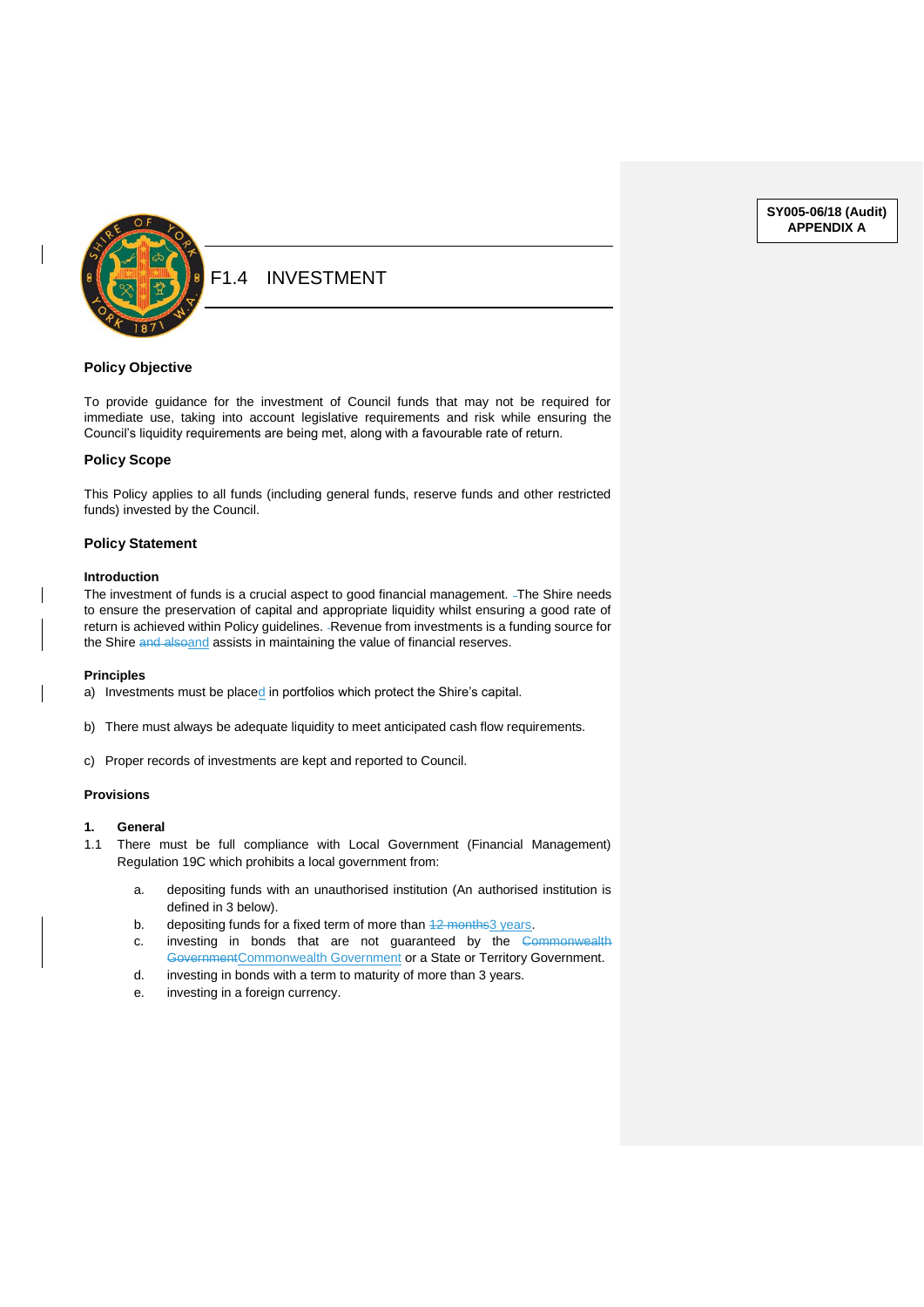- 1.2 Council funds may be invested in one or more of the following:
	- a. Fixed Term Deposits (For a fixed term of 3 years or less 42 months or less)
	- b. Commercial Bank Bills (For a fixed term of 3 years or less 12 months or less)
	- c. Government Bonds (For a term to maturity of 3 years or less)
	- d. Cash Management Funds (For a fixed term of 3 years or less 12 months or less)
- 1.3 Council funds are to be invested with the following financial institutions:
	- a. Banking institutions holding a banking licence under Commonwealth Banking Legislation with a BBB rating or better, as set by Standard and Poor's. The Institution must be an Authorised Deposit-Taking Institution (ADIs) as defined under the Banking Act 1959.
	- b. Bonds issued and guaranteed by government.
- 1.4 Investments, whenever possible, are to be placed with Local Banks giving consideration to interest rates and keeping within the limitations of the Global Credit Framework.
- 1.5 The Chief Executive Officer has the delegated authority to invest surplus funds in accordance with this Policy.

#### **2. Probity**

- 2.1 To ensure there is not a conflict of interest, officers shall refrain from personal activities that would conflict with the proper execution and management of the Shire's investment portfolio.
- 2.2 To satisfy audit obligations, Letters of Confirmation will be obtained from the financial institutions confirming details of investments held on Council's behalf at 30<sup>th</sup> June each year.

#### **3. Credit Risk Management**

#### *Global Credit Framework*

3.1 To control the credit quality on the entire portfolio, a global credit framework will apply to limit the percentage of the portfolio exposed to any particular rating category. The maximum available limits in each Standard & Poor's credit rating category are as follows:

| Standard and Poors - Credit Ratings: |  |  |  |
|--------------------------------------|--|--|--|
|--------------------------------------|--|--|--|

| Long<br>term | Short<br>Term | %   | Description       |
|--------------|---------------|-----|-------------------|
| AAA          | $A - 1 +$     | 100 | Prime             |
| AA+          |               | 100 | <b>High Grade</b> |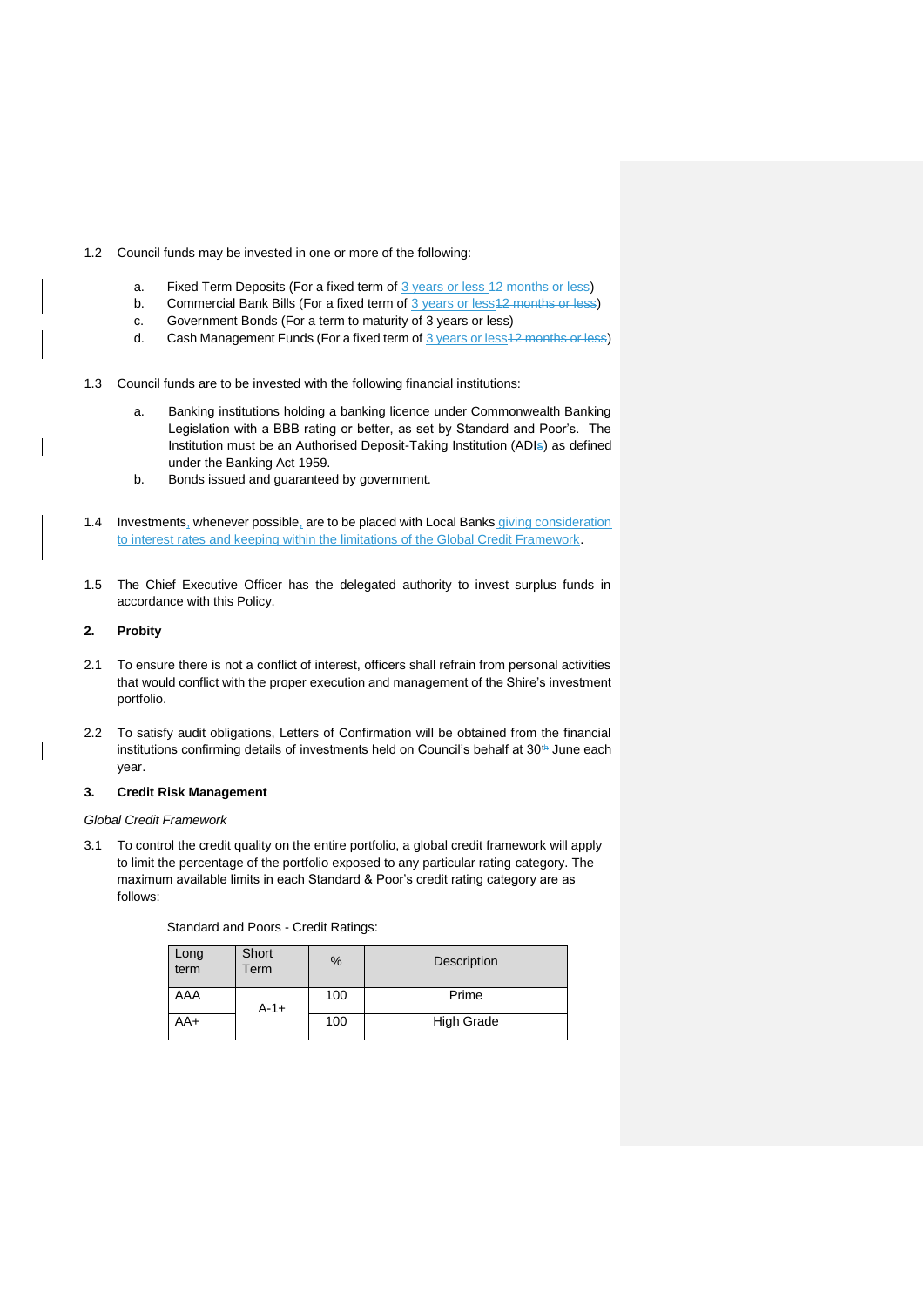| AA   |       | 100 |                    |
|------|-------|-----|--------------------|
| AA-  |       | 100 |                    |
| A+   | A-1   | 100 |                    |
| Α    |       | 100 | Upper Medium Grade |
| А-   | $A-2$ | 70  |                    |
| BBB+ |       | 50  | Lower Medium Grade |

#### 4.0 Term to Maturity Management

The Shire of York portfolio will have the following structural constraints:

| <b>Category Description</b><br>Maximum                                                                  | Minimum                    |
|---------------------------------------------------------------------------------------------------------|----------------------------|
| Portfolio % < 1 Year (Fixed Term Deposit)<br>400%<br>Portfolio % > 1 Year < 3 Years (Govt Bonds)<br>70% | <u>۵%</u><br><del>0%</del> |

**Commented [TB1]:** Remove 3.2 in its entirety – In most cases the 31-day rule prevents the Shire from calling back term deposits early unless under extreme financial hardship. The Shire can request early termination of a deposit however the approval is at the discretion of the Institution.

To provide adequate liquidity all tradeable securities purchased will have, subject to market conditions, the ability to be liquidated within five working days.

#### **19.4. Investment Reporting**

19.14.1 Investments must be appropriately recorded in the Shire's financial records and reconciled on a monthly basis.

19.24.2 A monthly investment report must be provided to Council after the end of that month. The report shall give results for the calendar month in question and year to date. The report shall be segregated into three segments for the following:

- General Municipal Funds;
- Reserve Funds;
- Trust Funds.

The following detail is to be provided for each segment:

- Total funds invested by institution and investment type;
- Maturity date;
- Credit ratings of the investments;
- Current interest rates of individual investments;
- Total investments earnings year to date against budget.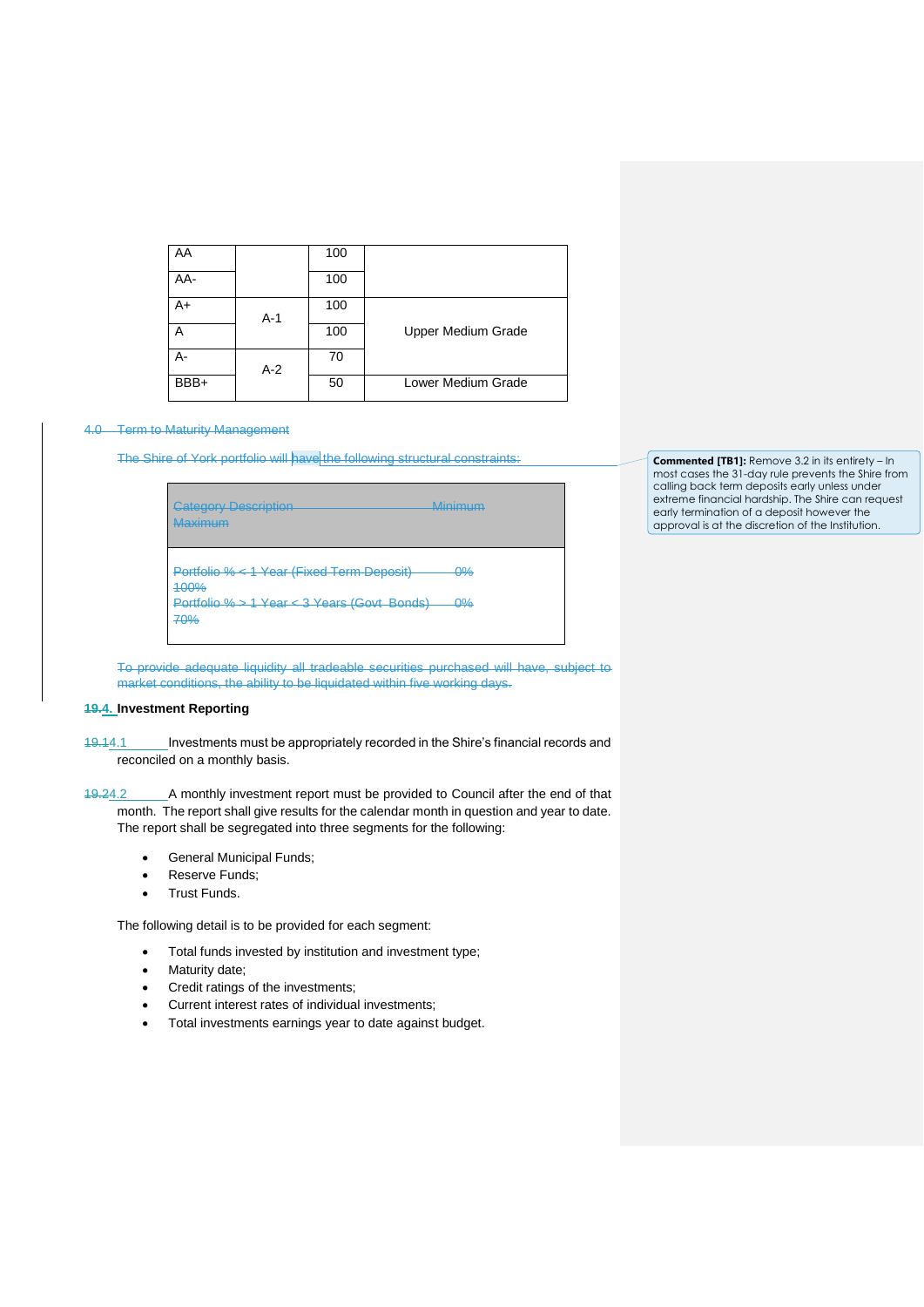#### Investments whenever possible are to be placed with Local Banks.

To ensure there is not a conflict of interest, officers shal refrain from personal activities that would conflict with the proper execution and managementof the Shire's investment portfolio. To satisfy audit obligations, Letters of Confirmation wil be obtained from the financial institutions confirming details of investmentsheld on Council's behalf at 30thJune each year.

The Chief Executive Officer has the delegated authority toinvest surplus funds in accordance with this Policy. **Key Terms/Definitions**

Standard & Poor's – a financial services company providing index data and a source of independent credit ratings.

#### **Policy Administration**

Responsible Directorate/Division: Finance

Contact Officer Position: Financial Controller

| <b>Relevant Delegation:</b>  | DE 3-2 - Delegated Authority – Invest Money held in Municipal or<br><b>Trust Funds</b>                                                                                                                                                                                                         |
|------------------------------|------------------------------------------------------------------------------------------------------------------------------------------------------------------------------------------------------------------------------------------------------------------------------------------------|
| <b>Relevant Legislation:</b> | Local Government Act 1995 - Sections 6.14, 6.15<br>Local Government (Financial Management) Regulations 19 & 19C<br>The Trustee Act 1962 – Part III Investments as amended by the<br><b>Trustees Amendment Act 1997</b><br>Banking Act 1959<br>Western Australian Treasury Corporation Act 1986 |
| <b>Relevant Documents:</b>   | Staff Code of Conduct                                                                                                                                                                                                                                                                          |
| Date Adopted:                | 28 January 2016                                                                                                                                                                                                                                                                                |
| Reviews/Amendments           | 24 October 2016<br>15 February 2010 - Council Resolution 200210 (original)<br>15 February 2010 - Council Resolution 200210 (endorsed)<br>17 September 2012 – Council Resolution 210912 (amended)                                                                                               |

**Formatted:** Indent: Left: 1 cm, No bullets or numbering **Commented [TB2]:** Repeat of 1.4 above **Commented [TB3]:** Repeat of 2.1

**Formatted:** Indent: Left: 1 cm, No bullets or numbering

**Commented [TB4]:** Repeat of 2.2

**Formatted:** Indent: Left: 1 cm, No bullets or numbering

**Commented [TB5]:** Repeat of 1.5

**Formatted:** Indent: Left: 1 cm, No bullets or numbering